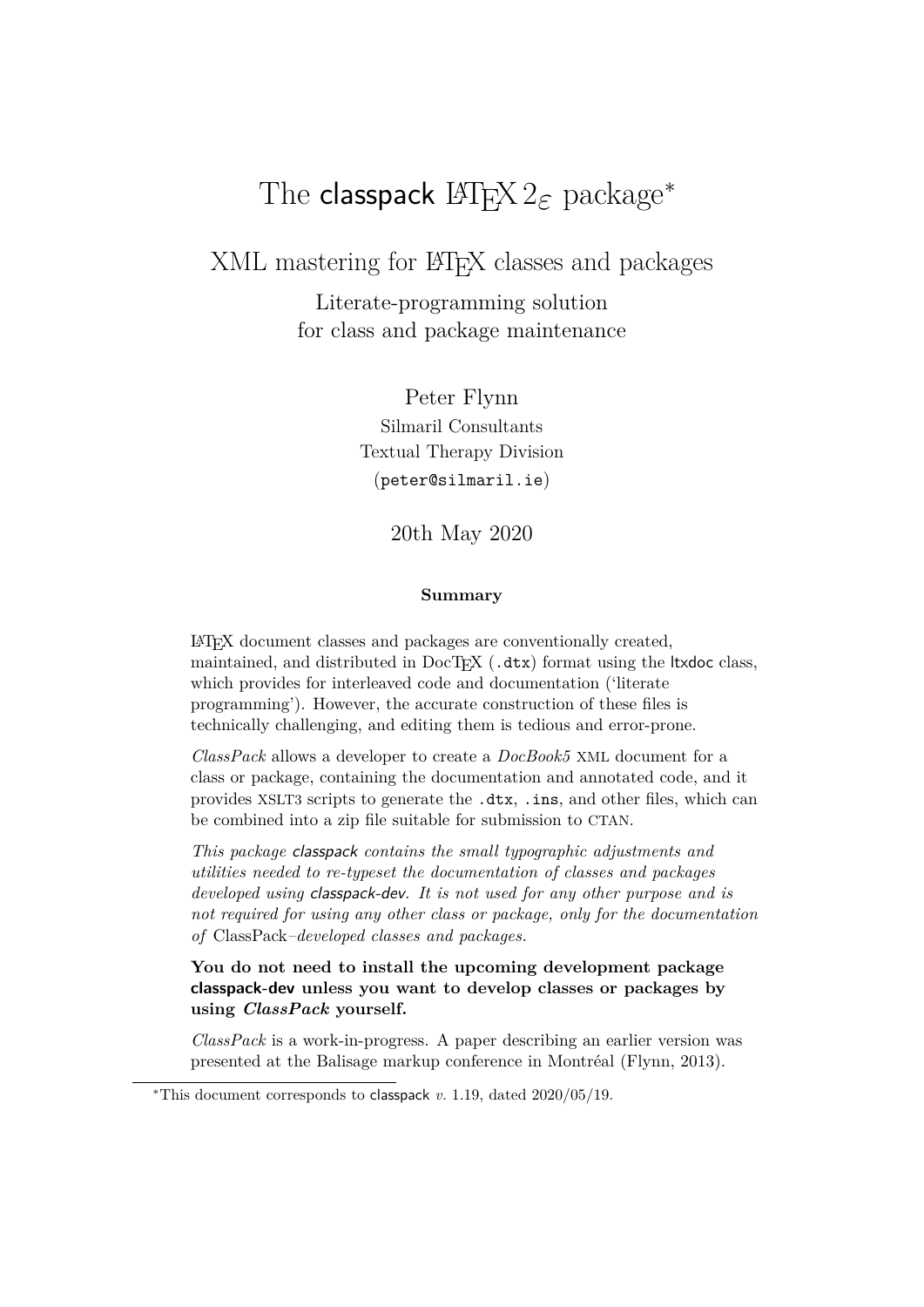# **Contents**

| $\mathbf 1$    |           | The <i>ClassPack</i> package                                                        | $\overline{\mathbf{4}}$ |
|----------------|-----------|-------------------------------------------------------------------------------------|-------------------------|
|                | $1.1\,$   | Features                                                                            | $\overline{4}$          |
| $\overline{2}$ |           | References                                                                          | $\mathbf{5}$            |
| 3              |           | The <b>classpack</b> macros and settings                                            | 6                       |
|                | 3.1       |                                                                                     | 6                       |
|                | $\!3.2\!$ | Packages required for the package                                                   | 6                       |
|                | 3.3       |                                                                                     | $\,6\,$                 |
|                | 3.4       |                                                                                     | $\overline{7}$          |
|                | 3.5       |                                                                                     | $8\,$                   |
|                | 3.6       |                                                                                     | 8                       |
|                | 3.7       |                                                                                     | 9                       |
|                | 3.8       |                                                                                     | 9                       |
|                | 3.9       |                                                                                     | 11                      |
| $\mathbf{A}$   |           | The IAT <sub>F</sub> X Project Public License $(v1.3c)$                             | 13                      |
|                | A.1       |                                                                                     | 13                      |
|                | A.2       |                                                                                     | 13                      |
|                | A.3       | Conditions on Distribution and Modification                                         | 14                      |
|                | A.4       | No Warranty $\ldots \ldots \ldots \ldots \ldots \ldots \ldots \ldots \ldots \ldots$ | 17                      |
|                | A.5       |                                                                                     | 17                      |
|                | A.6       | Whether and How to Distribute Works under This License                              | 19                      |
|                |           | Choosing This License or Another License<br>A.6.1                                   | 19                      |
|                |           | A Recommendation on Modification Without<br>A.6.2                                   |                         |
|                |           |                                                                                     | 19                      |
|                |           | A.6.3<br>How to Use This License                                                    | 19                      |
|                |           | A.6.4<br>Derived Works That Are Not Replacements                                    | 20                      |
|                |           | A.6.5<br>Important Recommendations                                                  | 20                      |
|                |           | Defining What Constitutes the Work<br>A.6.5.1                                       | 20                      |
|                |           | <b>Change History</b>                                                               | 22                      |
|                | Index     |                                                                                     | 26                      |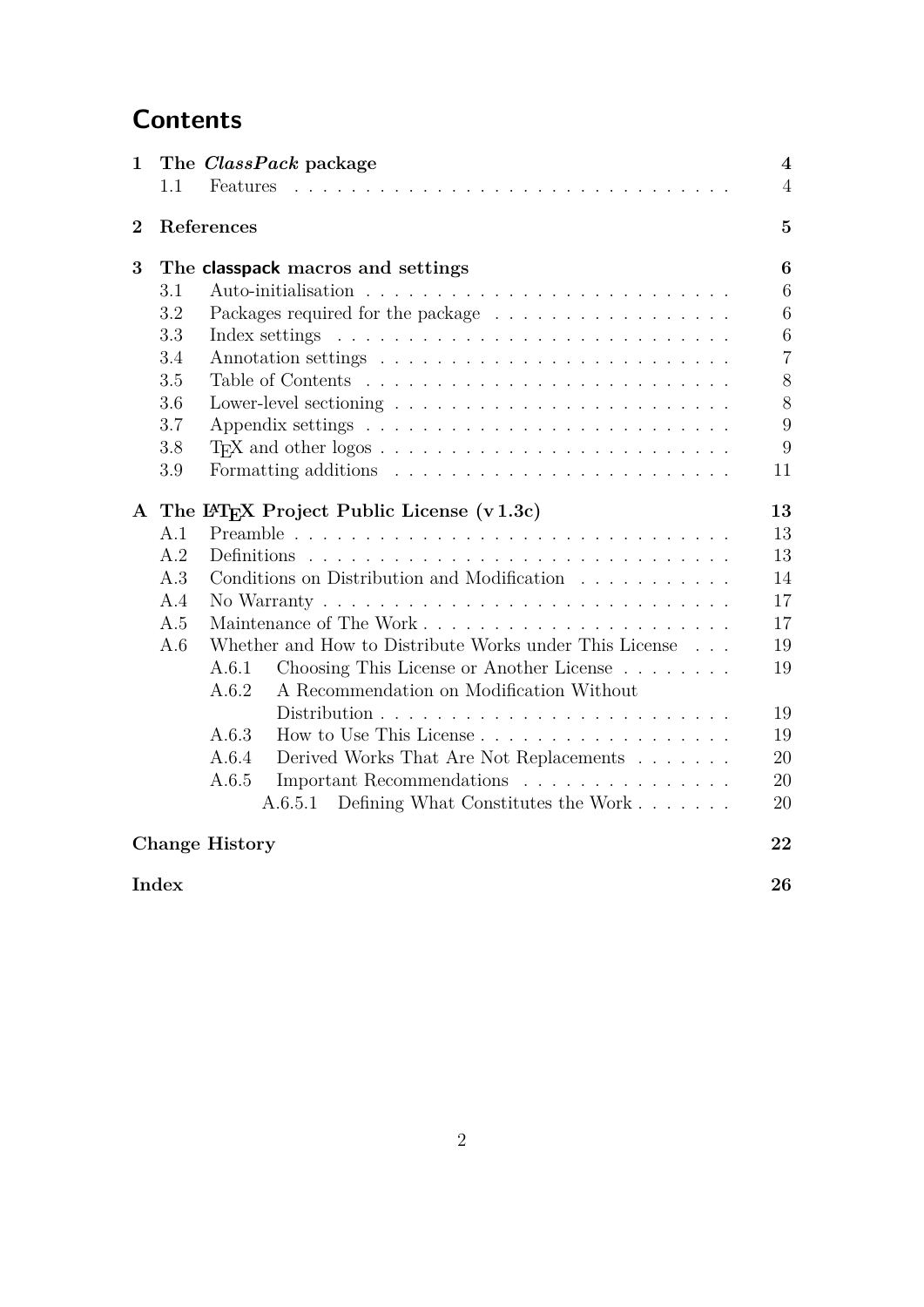## **Latest changes**

## **v.1.19 (2020-05-19)**

- Prefixed local variables with CPK
- CTAN candidate

## **v.1.18 (2020-04-01)**

- Split project into classpack and classpack-dev
- Replaced @conformance with @YYYY-MM-DD on all date elements in the revision history. This meant a complete regression run after editing all source masters to use this change
- Fixed bug in makechapapp where it failed to add the filetype before substringing the full name of the document

## **v.1.17 (2020-03-19)**

- Documentation nearly finished
- Added remaining XSLT files and scripts
- Recoded the distinction between appendixes in the code part and chapters in the files part.

## **v.1.16 (2019-10-20)**

- Documentation ongoing
- Added detection of options on url and xcolor
- Changed order of packages in prepost.xml to prevent option clashes

See p. 22 for earlier changes.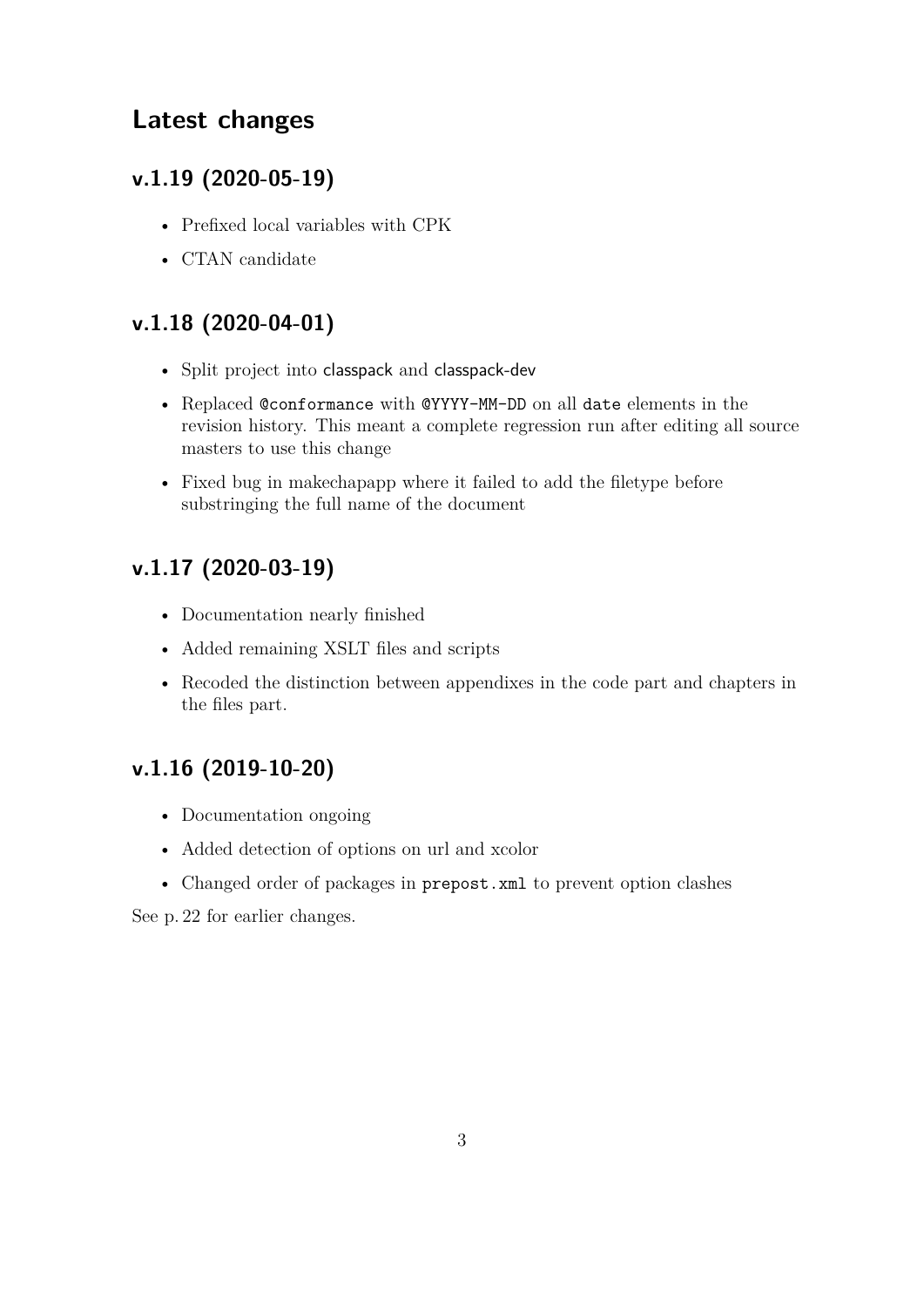# **1 The** *ClassPack* **package**

*ClassPack* itself is an XML-based class and package development and management system described in the documentation for the classpack-dev package. This package, classpack, is responsible only for formatting the documentation of classes and packages developed using *ClassPack*.

The only operating LAT<sub>EX</sub> code is therefore the settings and ancillary commands summarised in section 1.1 and documented in section 3 on page 6.

## **1.1 Features**

Details of the annotated code are in section 3 on page 6. They cover the following formatting changes:

- 1. Two-column index instead of three-column
- 2. Dark Blue colour for annotated code
- 3. Recalculation of the left-hand margin in documentation to accommodate long variable names
- 4. Wider space for the section numbers and page numbers in the Table of Contents, and ragged-right setting for section titles to prevent hyphenation
- 5. Appendixes (used for annotated code for ancillary files) are styled at section level, not chapter level
- 6. Definitions for the ConTEXt, X<sub>H</sub>TEX, and X<sub>H</sub>E<sub>R</sub>X logos (borrowed from the TUGboat style)
- 7. Fake small caps (also from TUGboat) for the BIBTEX logo
- 8. New struts for adjusting table spacing, and an arrow between examples of menu items in documentation
- 9. Some hyphenation oddities
- 10. A fix for the broken description environment item label to stop it overflowing
- 11. A counter to be used when calculating the number of items in a list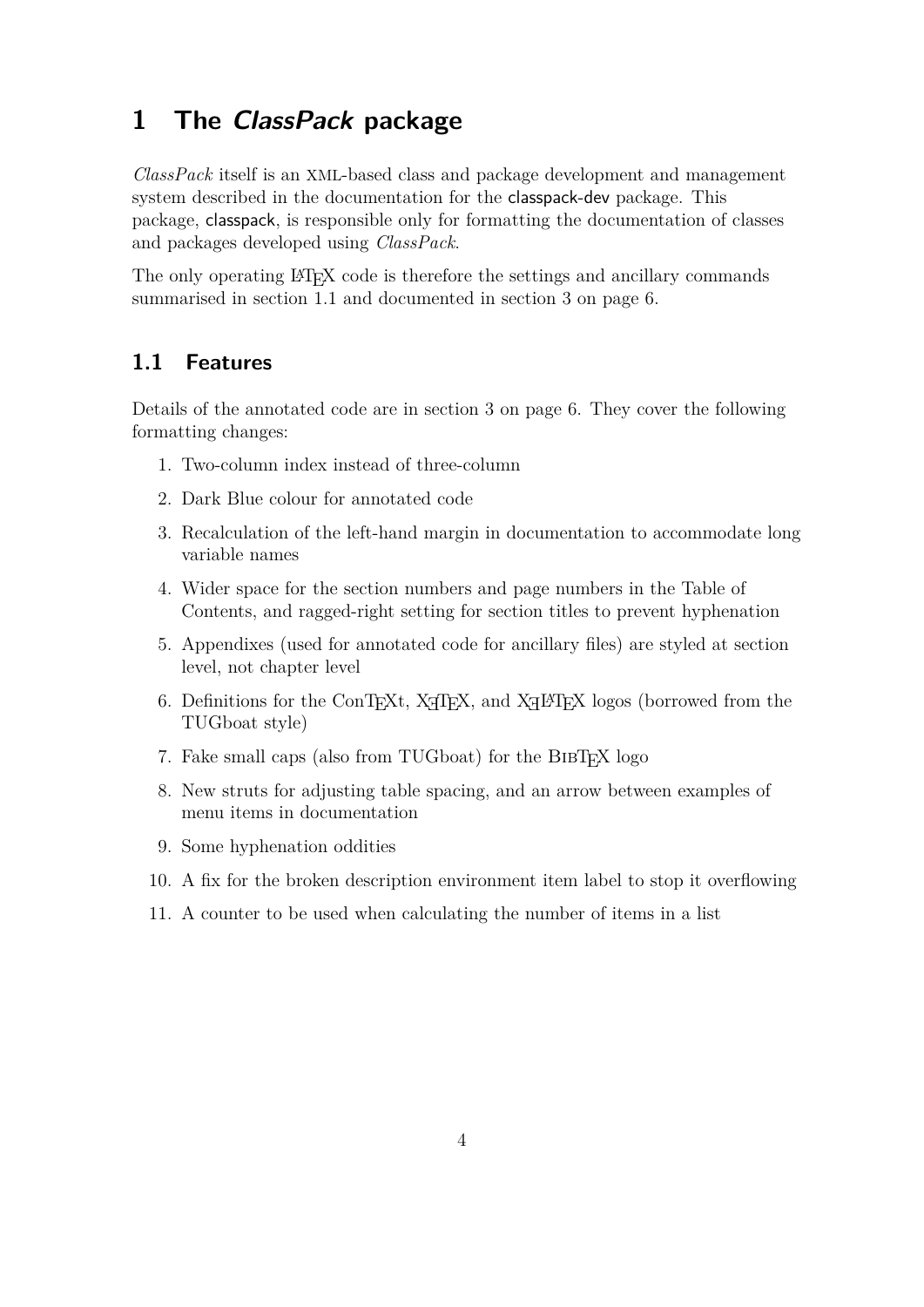# **2 References**

- Flynn, P. (2013). Markup to generate markup to generate markup: Using XML to create and maintain LATEX packages and classes, In *Proc. Balisage—The Markup Conference 2013*, Montréal, QC, Balisage Series on Markup Technologies. http://www.balisage.net/Proceedings/vol10/html/ Flynn01/BalisageVol10-Flynn01.html
- Hagen, H. (2001). *ConTEXt the manual*. 8061GH Hasselt, NL, Pragma-ADE. Retrieved March 27, 2013, from http://www.pragma-ade.com/general/manuals/cont-eni.pdf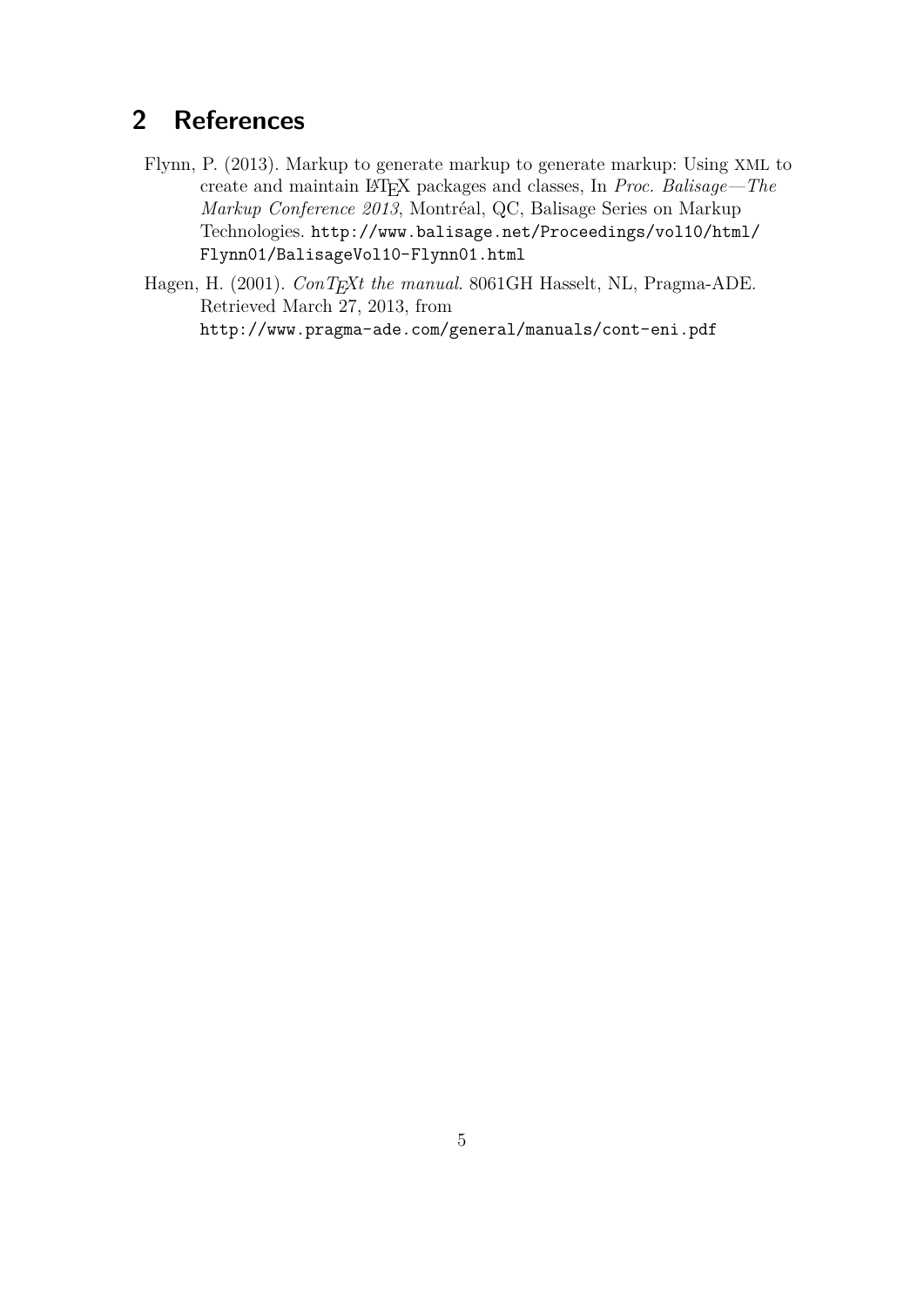## **3 The classpack macros and settings**

## **3.1 Auto-initialisation**

This section is added automatically by *ClassPack* as a preamble to all classes and style packages. The fixltx2e package, which used to be included automatically, is no longer preloaded, as its features are now a part of the latest  $\mathbb{F} \mathbb{F} \times 2_{\varepsilon}$  kernel.

The code starts with identity and requirements which are generated automatically as needed by the DocT<sub>EX</sub> system. For details see the ltxdoc package documentation.

1 \NeedsTeXFormat{LaTeX2e}[2015/01/01] 2 \ProvidesPackage{classpack}[2020/05/19 v1.19 3 Macros for ClassPack documentation]

#### **3.2 Packages required for the package**

- graphicx Provide for graphics (PNG, JPG, or PDF format (only) for pdflatex; EPS format (only) for standard  $\text{LFT}_F X$ ).
	- 4 \RequirePackage{graphicx}%
	- array Additional column formatting types for tables.
		- 5 \RequirePackage{array}%
		- url Handling of URI formatting.
			- 6 \RequirePackage{url}%

marginnote Adds more flexibiltiy to marginal notes.

7 \RequirePackage[fulladjust]{marginnote}%

## **3.3 Index settings**

IndexColumns The doctex package uses a default three-column index for the documentation, which is too narrow for most purposes. We therefore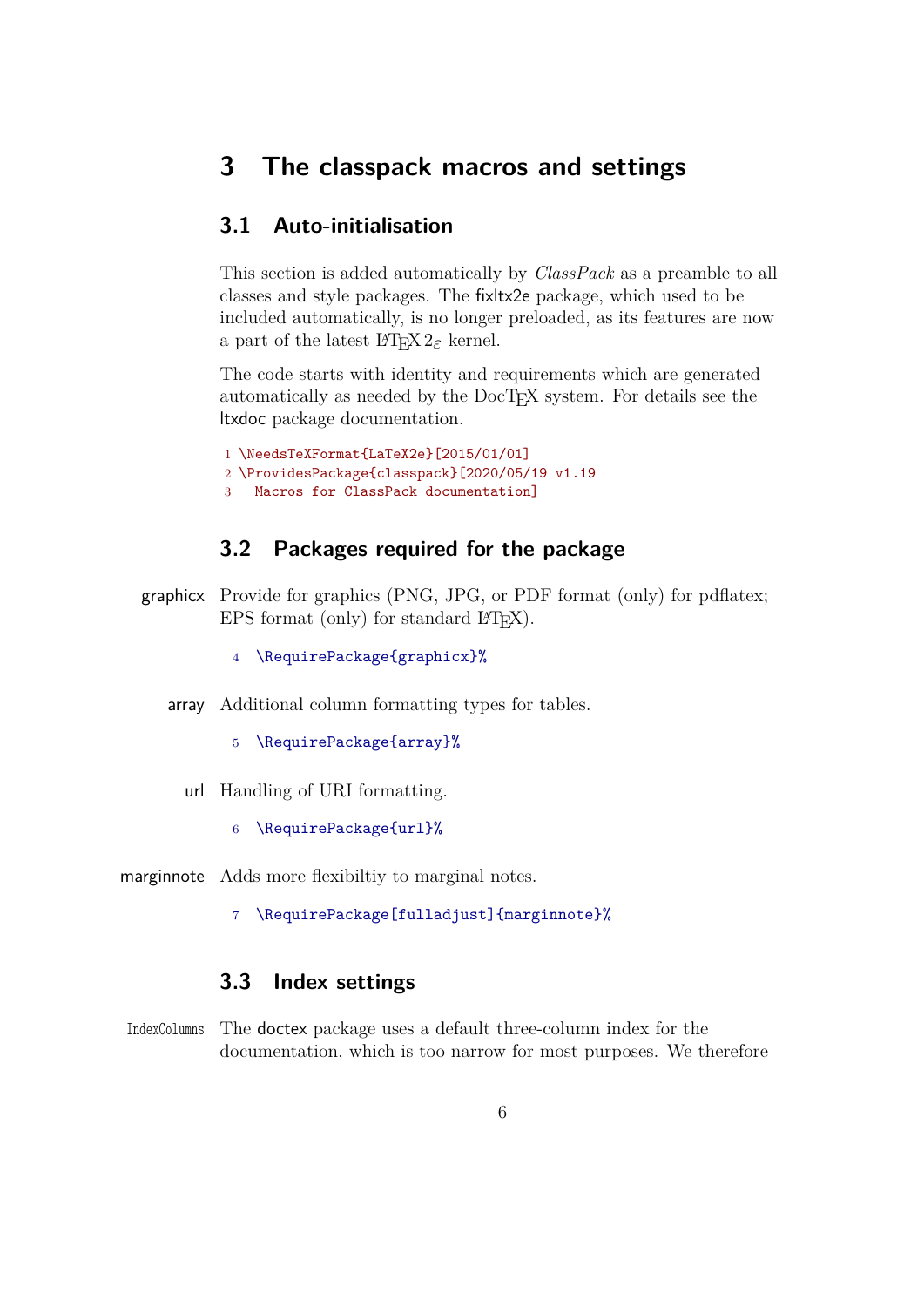make the index in two columns, and space them slightly farther apart. We test first for the existence of the counter, in case this gets used in a columnsep document other than a .dtx file. No such test is needed for columnsep because it is defined in the LAT<sub>EX</sub> kernel.

- 8 \@ifundefined{c@IndexColumns}{}{\setcounter{IndexColumns}{2}}
- 9 \setlength{\columnsep}{3pc}

#### **3.4 Annotation settings**

- \MacroFont The doc and docx packages use the \MacroFont command for the marginal labelling of code annotation. We redefine it here to add the colour DarkBlue (from the **svgnames** option to the xcolor package).
	- 10 \def\MacroFont{\fontencoding\encodingdefault
	- 11 \ttfamily\fontseries{m}\fontshape\updefault
	- 12 \small\selectfont\color{DarkBlue}}
- \CPKrevmarg The default margin width is often not wide enough for long macro names, so in the XSLT3 code in db2dtx.xsl we find the widest name and add any excess over 25mm to the margin width. Here we define and set the width parameter for this, which will get reset later when calculated. The name has no at-sign, as it operates in user mode.
	- 13 \newlength{\CPKrevmarg}
	- 14 \setlength{\CPKrevmarg}{25mm}
- \CPKrunningecho This allows alignment of the current annotation name (from @xreflabel) as a reminder in a marginal note in a fake subheading implemented by a bridgehead element. Again, no at-sign for a user-mode command.

 \newcommand{\CPKrunningecho}[1]{\leavevmode \marginnote[\sloppy\raggedleft\color{LightGrey}\hspace{0pt}#1]%  ${\sl{bpr\}ragger\cdots\{\in{LightGreg}\hspace{-0.1em}\hspace{-0.1em}t\}}$ 18 } \let\marginfont\ttfamily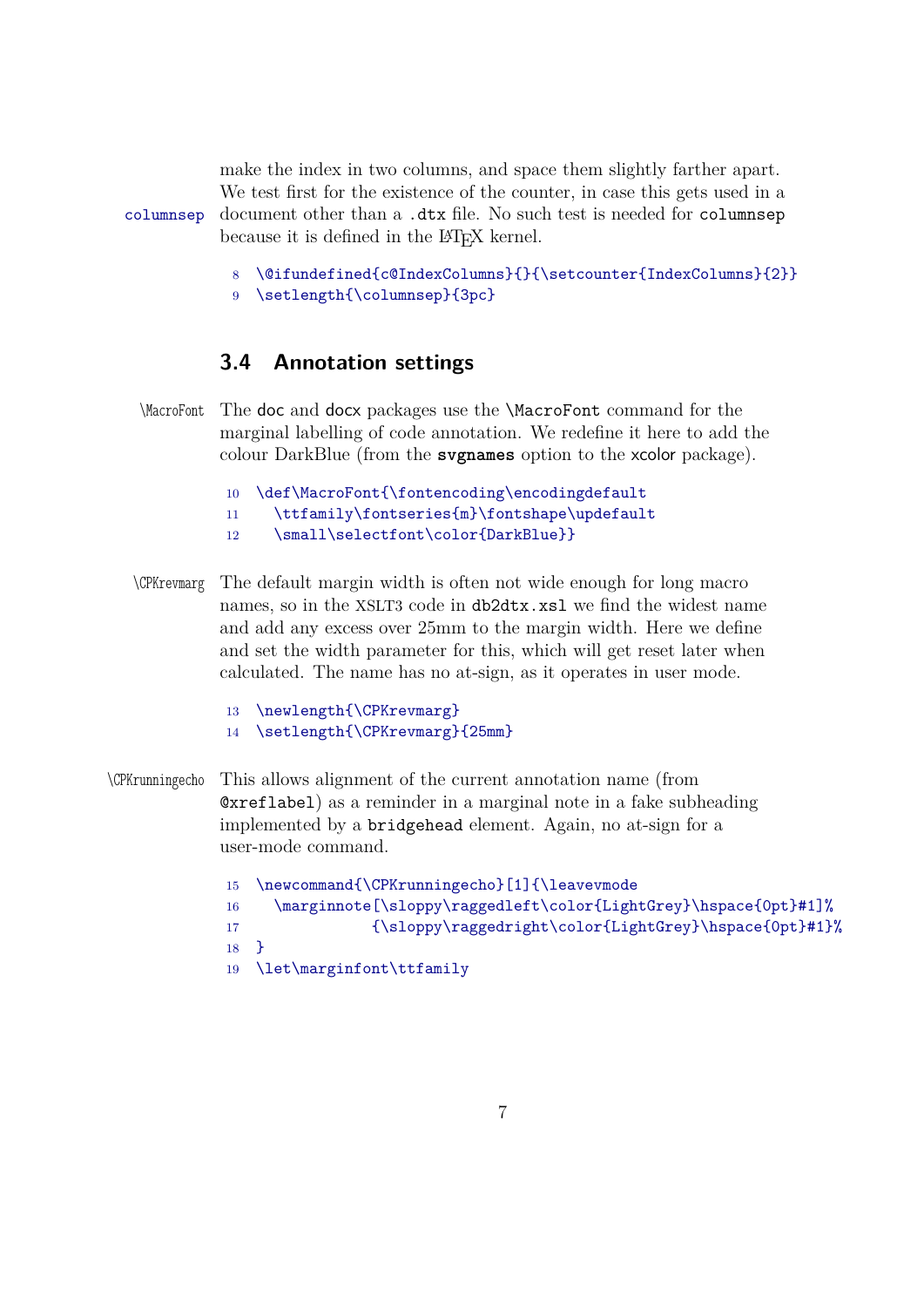## **3.5 Table of Contents**

\l@subsection Documentation can sometimes have more than nine subdivisions in sections, subsections, etc, and over 99 pages; and the default widths in the ToC are too narrow for this, so we widen the space for the subsection number by 0.4em:

```
20 \renewcommand*\l@subsection{%
21 \@dottedtocline{2}{1.5em}{2.7em}}
```
\l@subsubsection Similarly we increase the subsection number space by 0.4em, and its margin, so they align:

```
22 \renewcommand*\l@subsubsection{%
23 \@dottedtocline{3}{4.2em}{3.6em}}
```
- \@pnumwidth The page number width is set to 3em instead of 1.55em:
	- 24 \renewcommand{\@pnumwidth}{3em}
- \@tocrmarg And the right margin space goes up from 2.55em to 3em; the addition of 1fil makes the section titles typeset raggedright, so that hyphenation will not occur.
	- 25 \renewcommand{\@tocrmarg}{4em plus1fil}

### **3.6 Lower-level sectioning**

\subsubsection The \subsubsection command is used in bridgehead mode, so needs less space above and below.

| 26 <sup>2</sup> | \renewcommand\subsubsection{%                |
|-----------------|----------------------------------------------|
| 27              | \@startsection{subsubsection}{3}{\z@}%       |
| 28              | $\{-1ex\@plus -.25ex\@minus@minus -.25ex\}\$ |
| 29              | $\{1ex \quad \Diamond p1us .25ex\}\%$        |
| 30              | {\sffamily\normalsize\bfseries}}             |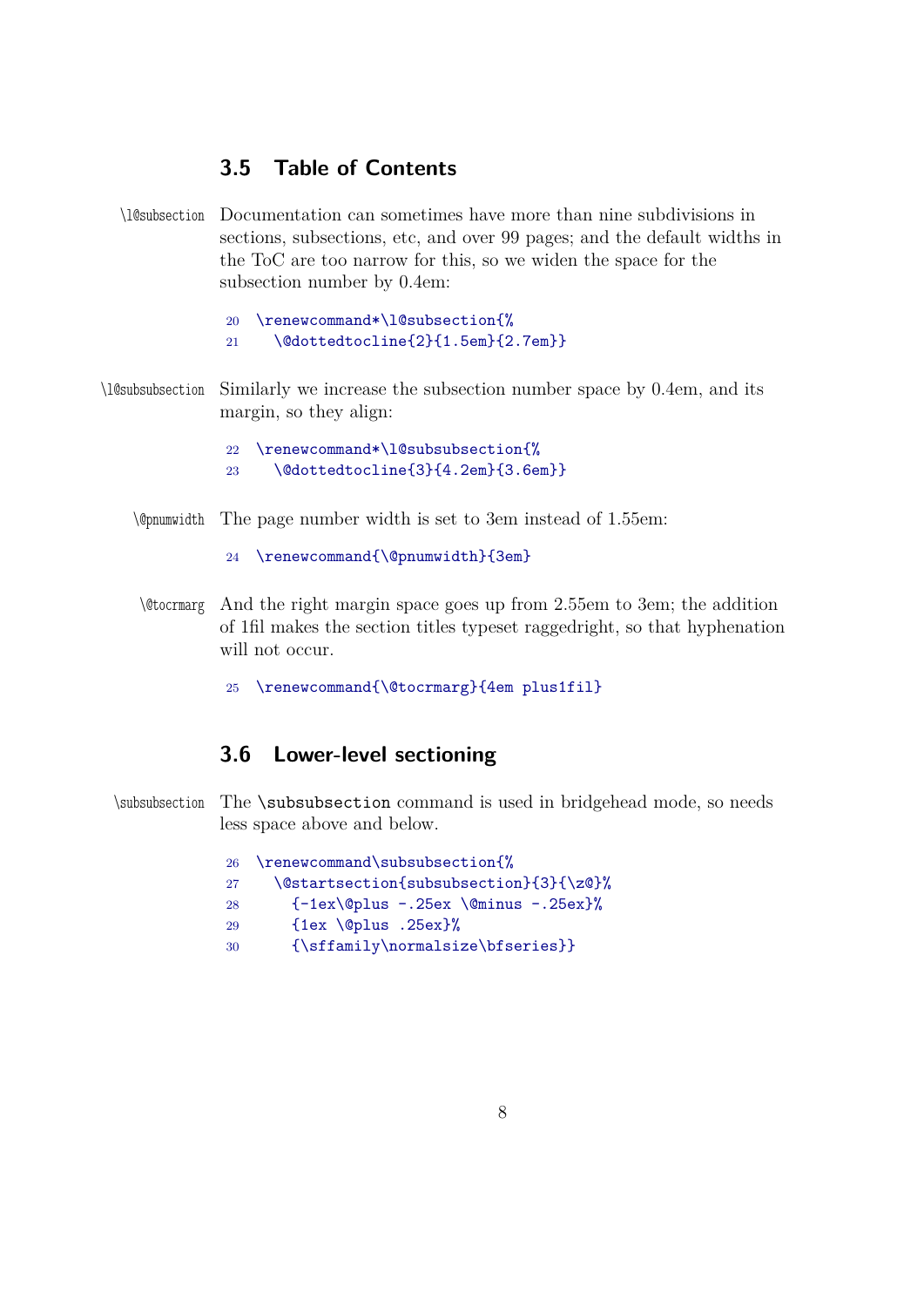### **3.7 Appendix settings**

\appendix Change the way the appendix command works so that appendixes get section-type styling in documentation.

|  | 31 \renewcommand\appendix{\par |  |
|--|--------------------------------|--|
|  |                                |  |

- \setcounter{section}{0}%
- \setcounter{subsection}{0}%
- \gdef\thesection{\@Alph\c@section}}

## **3.8 TEX and other logos**

TEX and LATEX are defined in the LATEX kernel, but most of the others are not. The following definitions are taken from the ltugboat package, used for typesetting the TUGboat journal.

\ConTeXt ConTEXt is a typography and typesetting system meant to provide users easy and consistent access to advanced typographical control (Hagen, 2001).

```
35 \def\ConTeXt{C\kern-.0333emon\-\kern-.0667em\TeX
36 \kern-.0333emt}
```
\tubreflect Borrow the reflection code from TUGboat.

```
37 \def\tubreflect#1{%
38 \@ifundefined{reflectbox}{%
39 \PackageError{classpack}%
40 {A graphics package must be loaded for \string\XeTeX}%
41 {Add the graphicx package to your Preamble}%
42 }{% otherwise OK
43 \ifdim \fontdimen1\font>0pt
44 \raise 1.75ex \hbox{\kern.1em
45 \rotatebox{180}{#1}}\kern-.1em
46 \else
47 \reflectbox{#1}%
48 \fi
49 }%
50 }
```
\tubhideheight Borrow the method of hiding the height from TUGboat as well.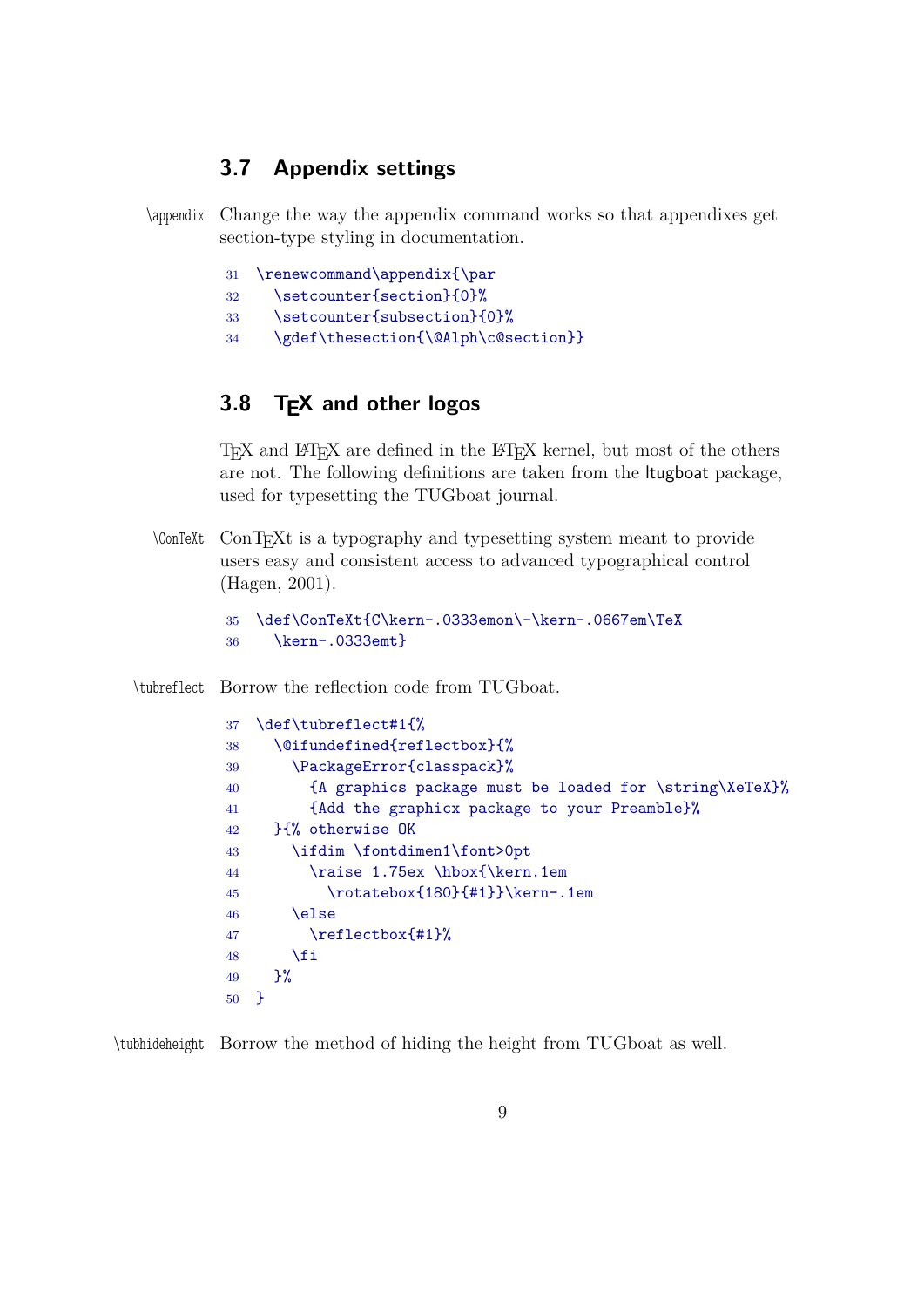```
51 \def\tubhideheight#1{\setbox0=\hbox{#1}%
```

```
52 \ht0=0pt \dp0=0pt \box0 }
```
\XeTeX Define  $X_{\overline{A}}T_{\overline{E}}X$  and  $X_{\overline{A}}T_{\overline{E}}X$ .

| 53  | \DeclareRobustCommand\Xe[1]{\leavevmode |
|-----|-----------------------------------------|
| 54  | \tubhideheight{\hbox{X%                 |
| 55  | \setbox0=\hbox{\TeX}\setbox1=\hbox{E}%  |
| 56  | \lower\dp0\hbox{\raise\dp1\hbox{%       |
| -57 | \kern-.125em\tubreflect{E}}}%           |
| 58  | \kern-.1667em #1}}}                     |
| 59  | \def\XeTeX{\Xe\TeX}                     |

 $\Delta$ ELaTeX Define  $X \rightarrow Y \rightarrow Y$  using the existing macros.

```
60 \def\XeLaTeX{\Xe{\,\LaTeX}}
```
\SMC Define a new small caps for use in BibTEX, and an error message to go with it (from the ltugboat package).

| 61 | \DeclareRobustCommand\SMC{%                               |
|----|-----------------------------------------------------------|
| 62 | \ifx\@currsize\normalsize\small\else                      |
| 63 | \ifx\@currsize\small\footnotesize\else                    |
| 64 | \ifx\@currsize\footnotesize\scriptsize\else               |
| 65 | \ifx\@currsize\large\normalsize\else                      |
| 66 | \ifx\@currsize\Large\large\else                           |
| 67 | \ifx\@currsize\LARGE\Large\else                           |
| 68 | \ifx\@currsize\scriptsize\tiny\else                       |
| 69 | \ifx\@currsize\tiny\tiny\else                             |
| 70 | \ifx\@currsize\huge\LARGE\else                            |
| 71 | \ifx\@currsize\Huge\huge\else                             |
| 72 | \small\SMC@unknown@warning                                |
| 73 | \fi\fi\fi\fi\fi\fi\fi\fi\fi\fi                            |
| 74 | 7                                                         |
| 75 | \newcommand\SMC@unknown@warning{\PackageError{classpack}% |
| 76 | {\string\SMC: nonstandard text font size command -- using |
| 77 | \string\small}%                                           |
| 78 | {Check the font size or scaling for \the\@currsize}}      |
| 79 | \newcommand\textSMC[1]{{\SMC #1}}                         |

\BIBTeX Finally, define BibTEX in various forms.

\def\Bib{%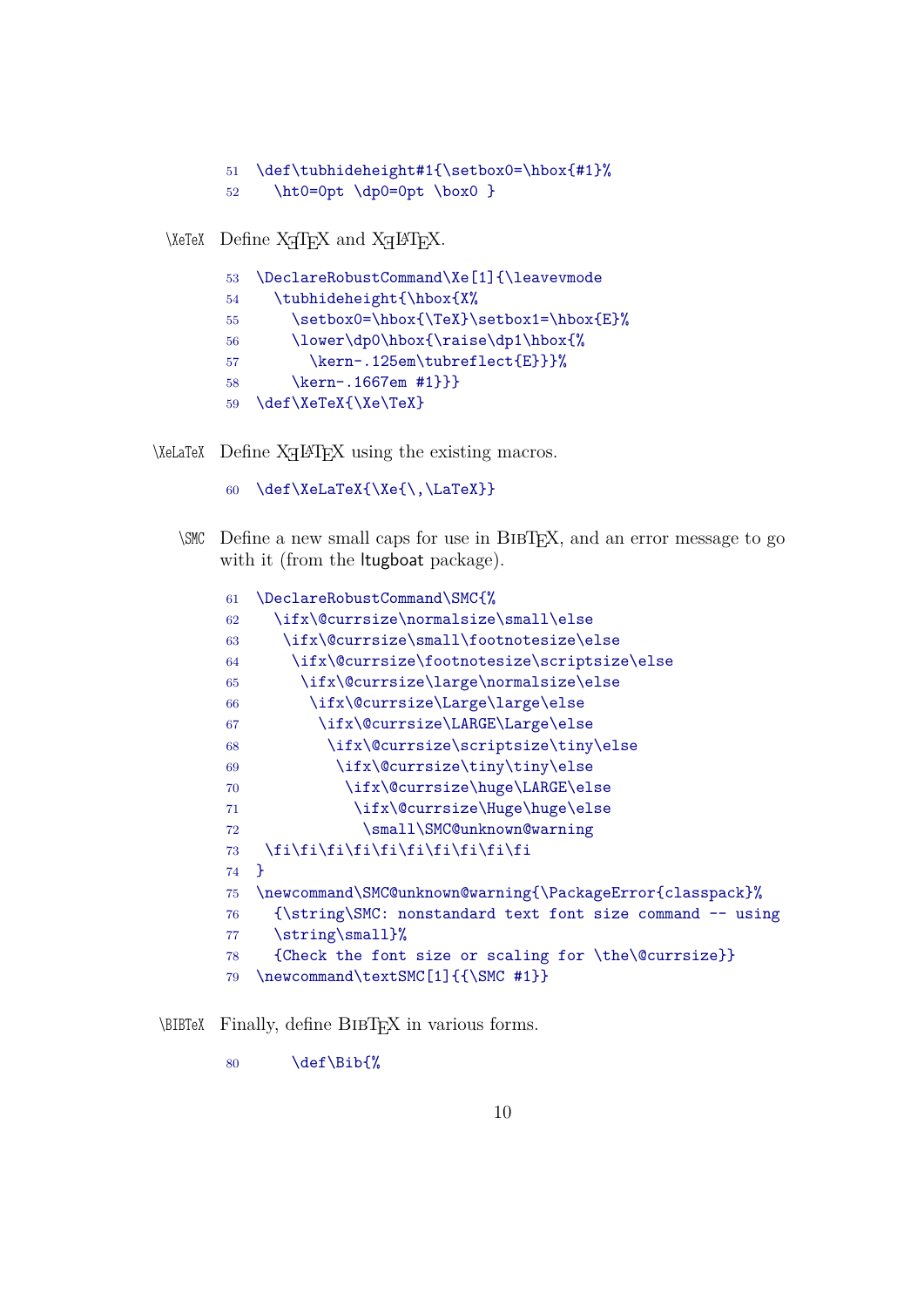```
81 \ifdim \fontdimen1\font>0pt
82 B{\SMC\SMC IB}%
83 \else
84 \textsc{Bib}%
85 \fi
86 }
87 \def\BibTeX{\Bib\kern-.08em \TeX}
88 \let\BiBTeX\BibTeX
89 \let\BIBTeX\BibTeX
```
#### **The flexlogo package**

The flexlogo package (under development) will make this section obsolete, as it allows for the complete redefining of the T<sub>F</sub>X, LAT<sub>F</sub>X, and related logos for non-CM fonts.

### **3.9 Formatting additions**

- \CPKvstrut Define a strut that adjusts to the size of type, for use in spacing table headers and footers.
	- 90 \newcommand{\CPKvstrut}{\vrule height1.2em depth.6667ex width0pt}
- \CPKmenusep Define a macro to format an arrow between documentary menu items. Probably no longer needed now that the menukeys package is available
	- 91 \def\CPKmenusep{\thinspace\$\rightarrow\$\thinspace\allowbreak}
- \CPKprestrut Also a strut to precede paragraph cells…
	- 92 \newcommand{\CPKprestrut}{\vrule height1em width0pt}
- \CPKpoststrut …and one to follow them.
	- 93 \newcommand{\CPKpoststrut}{\vrule depth.5ex width0pt}
- \hyphenation Add some hyphenation oddities.
	- 94 \hyphenation{ele-ment ele-ments attri-bute attri-butes 95 docu-ment docu-ments primi-tive helico-pter}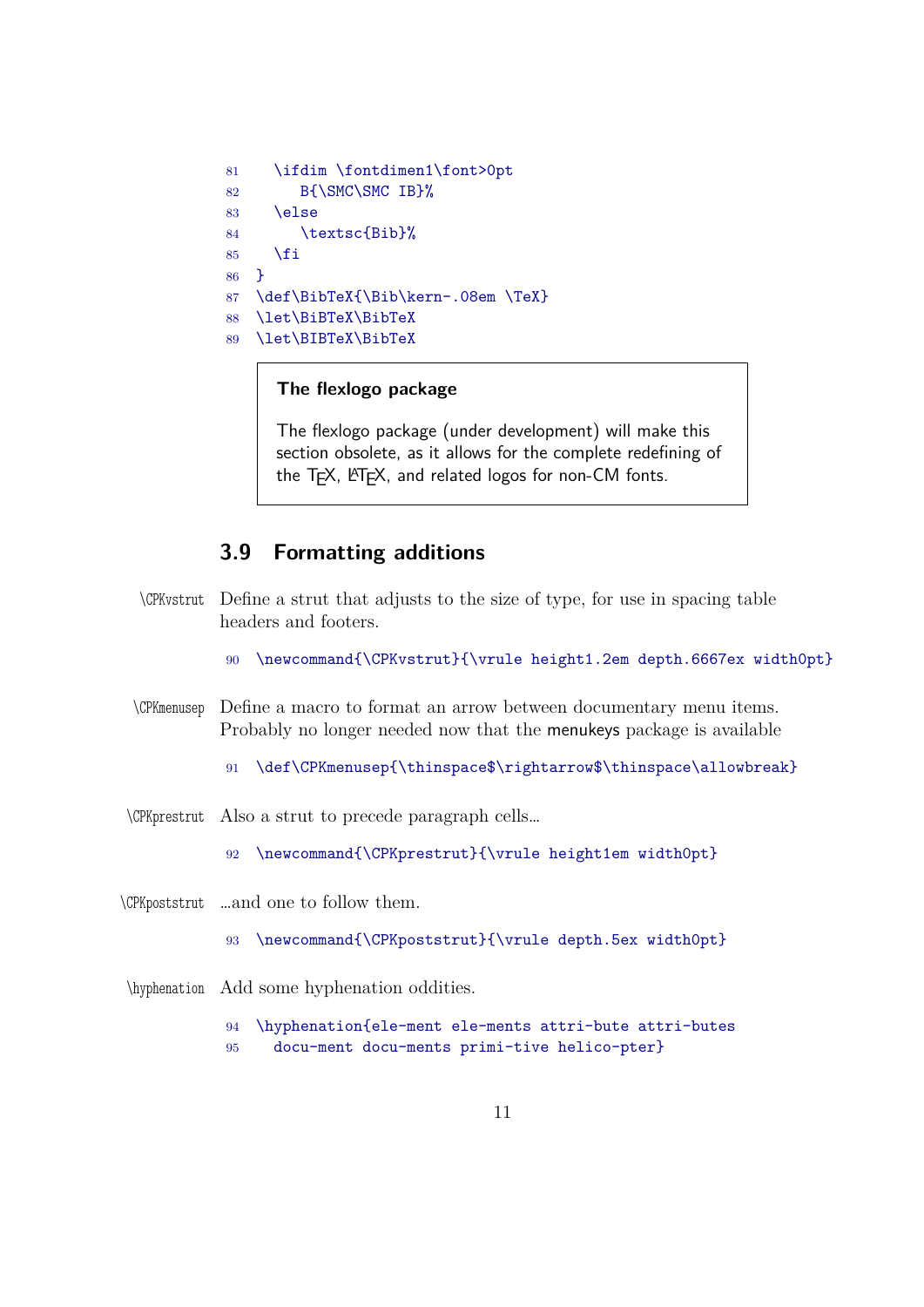\descriptionlabel Fix the broken description environment item label. This also gets fixed in the enumitem package so it will probably go from here next version.

- 96 \renewcommand\*\descriptionlabel[1]{%
- 97 \hspace\labelsep\sffamily\bfseries #1}

CPKcoref Add the counter to enable the use of coref list counters.

98 \newcounter{CPKcoref}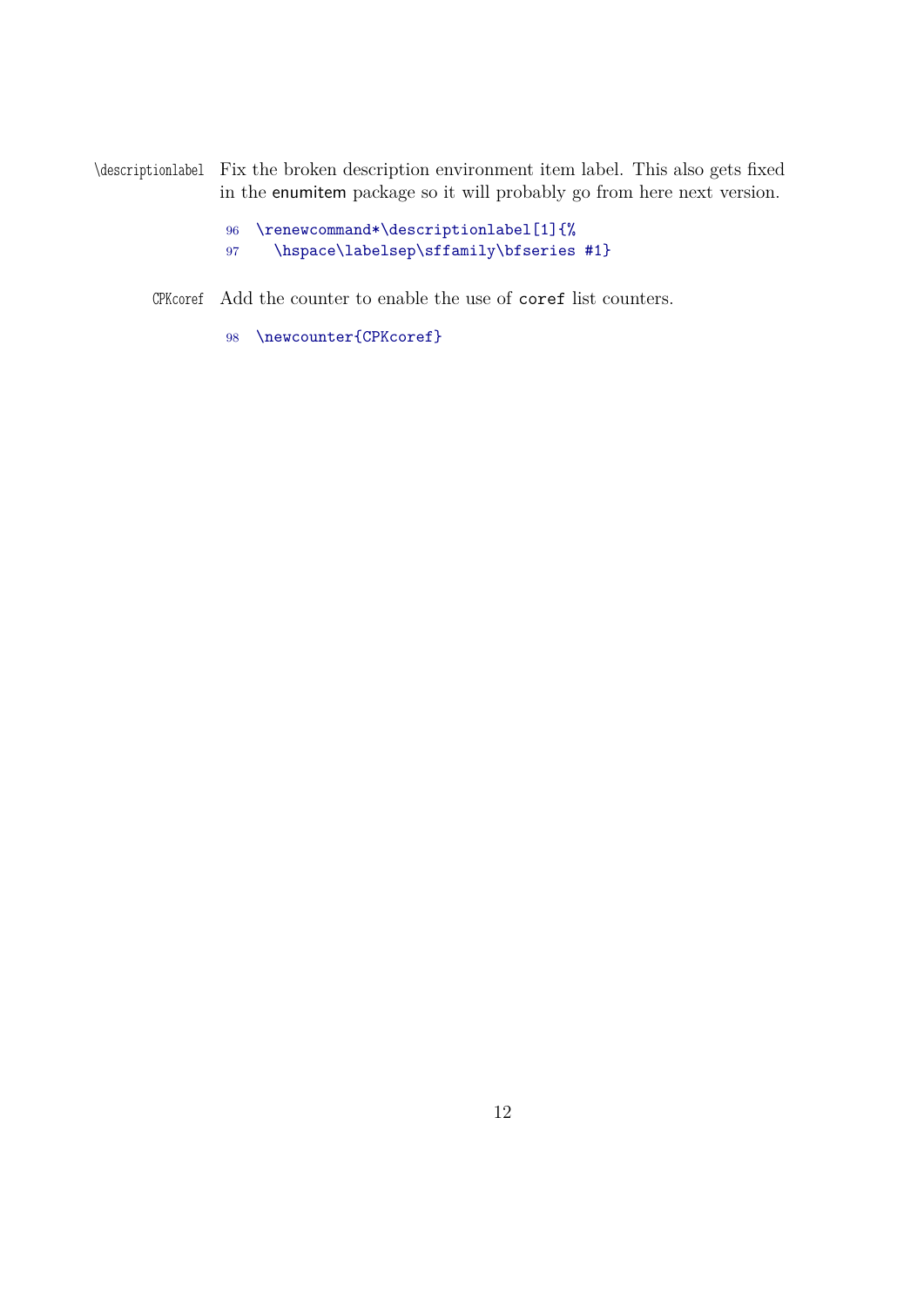## **A** The LATEX Project Public License (v 1.3c)

Everyone is allowed to distribute verbatim copies of this license document, but modification of it is not allowed.

## **A.1 Preamble**

The LATEX Project Public License (LPPL) is the primary license under which the LATEX kernel and the base LATEX packages are distributed.

You may use this license for any work of which you hold the copyright and which you wish to distribute. This license may be particularly suitable if your work is T<sub>EX</sub>-related (such as a LAT<sub>EX</sub> package), but it is written in such a way that you can use it even if your work is unrelated to T<sub>E</sub>X.

The section "Whether and How to Distribute Works under This License", below, gives instructions, examples, and recommendations for authors who are considering distributing their works under this license.

This license gives conditions under which a work may be distributed and modified, as well as conditions under which modified versions of that work may be distributed.

We, the LAT<sub>EX3</sub> Project, believe that the conditions below give you the freedom to make and distribute modified versions of your work that conform with whatever technical specifications you wish while maintaining the availability, integrity, and reliability of that work. If you do not see how to achieve your goal while meeting these conditions, then read the document cfgguide.tex and modguide.tex in the base LAT<sub>EX</sub> distribution for suggestions.

## **A.2 Definitions**

In this license document the following terms are used:

**Work :** Any work being distributed under this License.

- **Derived Work :** Any work that under any applicable law is derived from the Work.
- **Modification :** Any procedure that produces a Derived Work under any applicable law  $-$  for example, the production of a file containing an original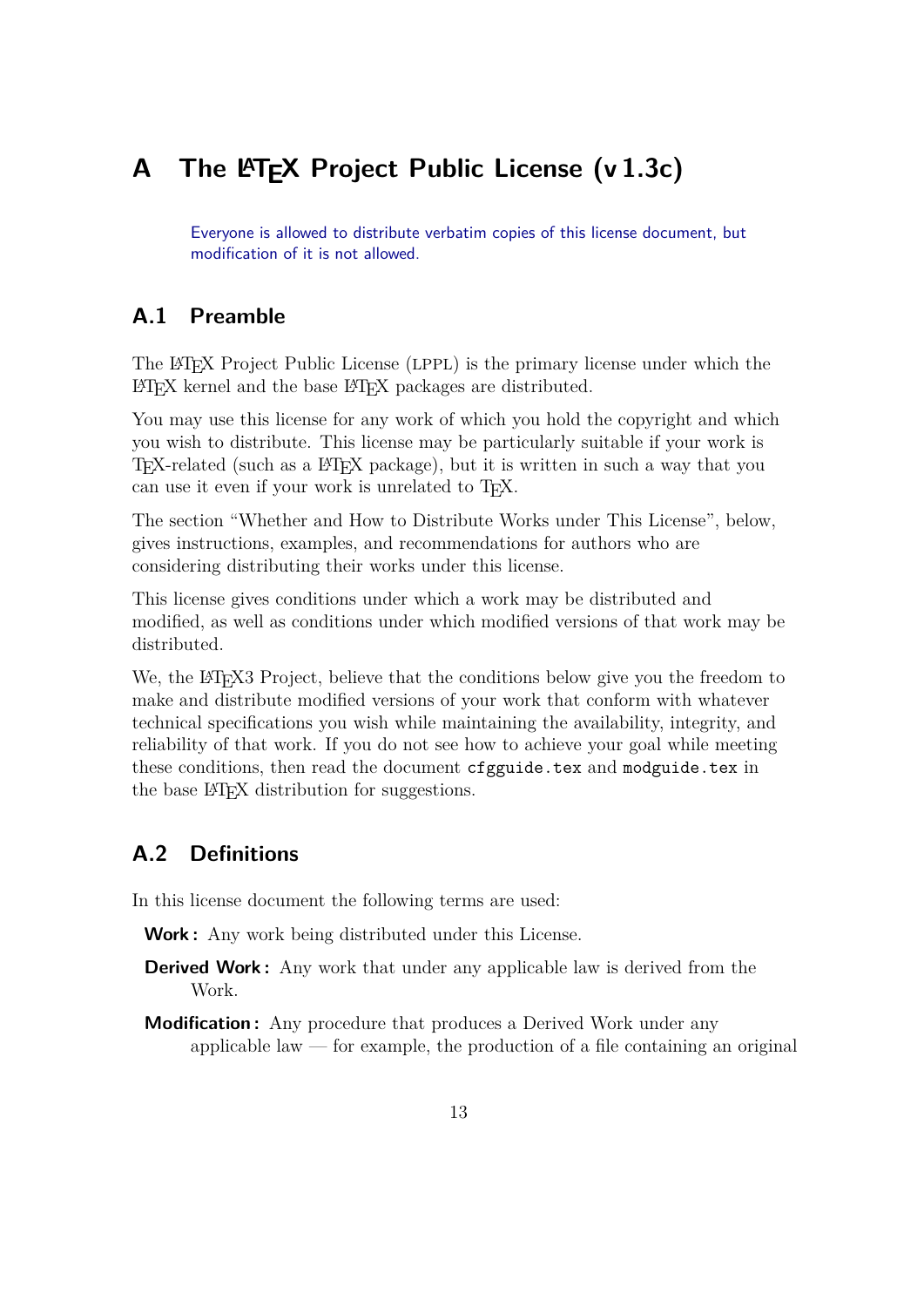file associated with the Work or a significant portion of such a file, either verbatim or with modifications and/or translated into another language.

- **Modify :** To apply any procedure that produces a Derived Work under any applicable law.
- **Distribution :** Making copies of the Work available from one person to another, in whole or in part. Distribution includes (but is not limited to) making any electronic components of the Work accessible by file transfer protocols such as FTP or HTTP or by shared file systems such as Sun's Network File System (NFS).
- **Compiled Work :** A version of the Work that has been processed into a form where it is directly usable on a computer system. This processing may include using installation facilities provided by the Work, transformations of the Work, copying of components of the Work, or other activities. Note that modification of any installation facilities provided by the Work constitutes modification of the Work.
- **Current Maintainer :** A person or persons nominated as such within the Work. If there is no such explicit nomination then it is the 'Copyright Holder' under any applicable law.
- **Base Interpreter:** A program or process that is normally needed for running or interpreting a part or the whole of the Work.

A Base Interpreter may depend on external components but these are not considered part of the Base Interpreter provided that each external component clearly identifies itself whenever it is used interactively. Unless explicitly specified when applying the license to the Work, the only applicable Base Interpreter is a 'LATEX-Format' or in the case of files belonging to the 'LAT<sub>EX</sub>-format' a program implementing the 'T<sub>EX</sub>' language'.

#### **A.3 Conditions on Distribution and Modification**

- 1. Activities other than distribution and/or modification of the Work are not covered by this license; they are outside its scope. In particular, the act of running the Work is not restricted and no requirements are made concerning any offers of support for the Work.
- 2. You may distribute a complete, unmodified copy of the Work as you received it. Distribution of only part of the Work is considered modification of the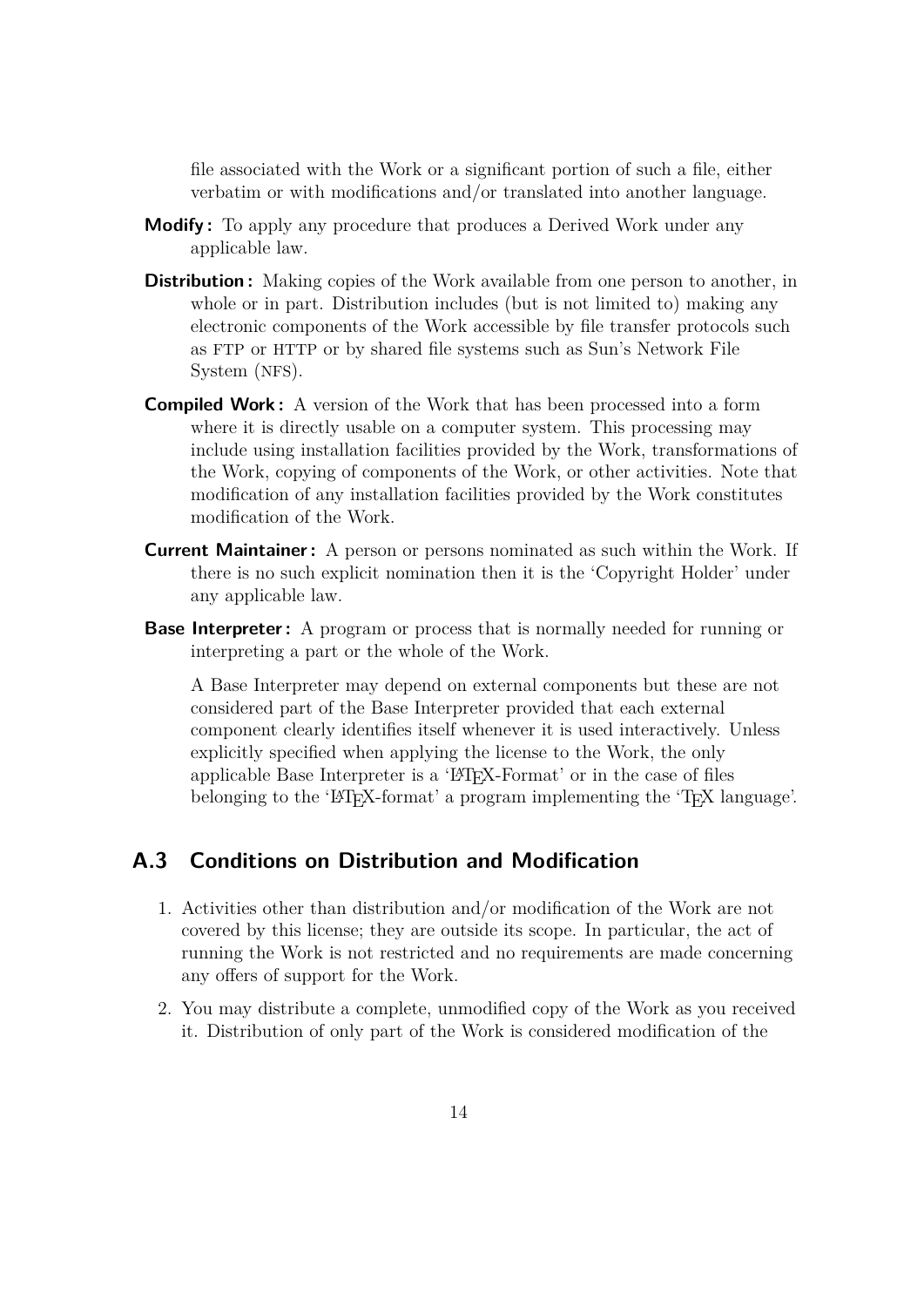Work, and no right to distribute such a Derived Work may be assumed under the terms of this clause.

- 3. You may distribute a Compiled Work that has been generated from a complete, unmodified copy of the Work as distributed under Clause item 2 above above, as long as that Compiled Work is distributed in such a way that the recipients may install the Compiled Work on their system exactly as it would have been installed if they generated a Compiled Work directly from the Work.
- 4. If you are the Current Maintainer of the Work, you may, without restriction, modify the Work, thus creating a Derived Work. You may also distribute the Derived Work without restriction, including Compiled Works generated from the Derived Work. Derived Works distributed in this manner by the Current Maintainer are considered to be updated versions of the Work.
- 5. If you are not the Current Maintainer of the Work, you may modify your copy of the Work, thus creating a Derived Work based on the Work, and compile this Derived Work, thus creating a Compiled Work based on the Derived Work.
- 6. If you are not the Current Maintainer of the Work, you may distribute a Derived Work provided the following conditions are met for every component of the Work unless that component clearly states in the copyright notice that it is exempt from that condition. Only the Current Maintainer is allowed to add such statements of exemption to a component of the Work.
	- (a) If a component of this Derived Work can be a direct replacement for a component of the Work when that component is used with the Base Interpreter, then, wherever this component of the Work identifies itself to the user when used interactively with that Base Interpreter, the replacement component of this Derived Work clearly and unambiguously identifies itself as a modified version of this component to the user when used interactively with that Base Interpreter.
	- (b) Every component of the Derived Work contains prominent notices detailing the nature of the changes to that component, or a prominent reference to another file that is distributed as part of the Derived Work and that contains a complete and accurate log of the changes.
	- (c) No information in the Derived Work implies that any persons, including (but not limited to) the authors of the original version of the Work, provide any support, including (but not limited to) the reporting and handling of errors, to recipients of the Derived Work unless those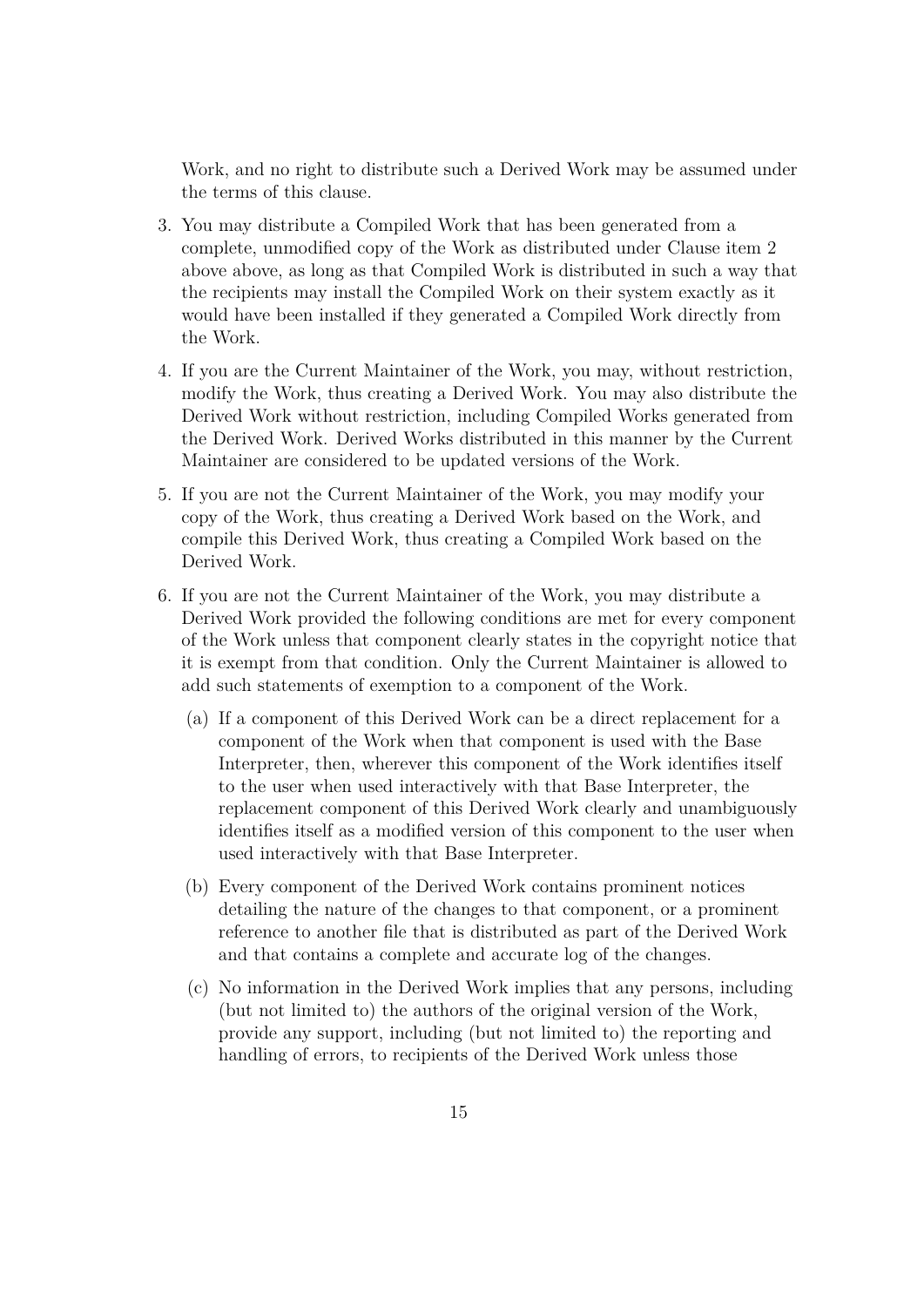persons have stated explicitly that they do provide such support for the Derived Work.

- (d) You distribute at least one of the following with the Derived Work:
	- i. A complete, unmodified copy of the Work; if your distribution of a modified component is made by offering access to copy the modified component from a designated place, then offering equivalent access to copy the Work from the same or some similar place meets this condition, even though third parties are not compelled to copy the Work along with the modified component;
	- ii. Information that is sufficient to obtain a complete, unmodified copy of the Work.
- 7. If you are not the Current Maintainer of the Work, you may distribute a Compiled Work generated from a Derived Work, as long as the Derived Work is distributed to all recipients of the Compiled Work, and as long as the conditions of Clause item 6 above, above, are met with regard to the Derived Work.
- 8. The conditions above are not intended to prohibit, and hence do not apply to, the modification, by any method, of any component so that it becomes identical to an updated version of that component of the Work as it is distributed by the Current Maintainer under Clause item 4 above, above.
- 9. Distribution of the Work or any Derived Work in an alternative format, where the Work or that Derived Work (in whole or in part) is then produced by applying some process to that format, does not relax or nullify any sections of this license as they pertain to the results of applying that process.
- 10. (a) A Derived Work may be distributed under a different license provided that license itself honors the conditions listed in Clause item 6 in the list on p. 15 above, in regard to the Work, though it does not have to honor the rest of the conditions in this license.
	- (b) If a Derived Work is distributed under a different license, that Derived Work must provide sufficient documentation as part of itself to allow each recipient of that Derived Work to honor the restrictions in Clause item 6 in the list on p. 15 above, concerning changes from the Work.
- 11. This license places no restrictions on works that are unrelated to the Work, nor does this license place any restrictions on aggregating such works with the Work by any means.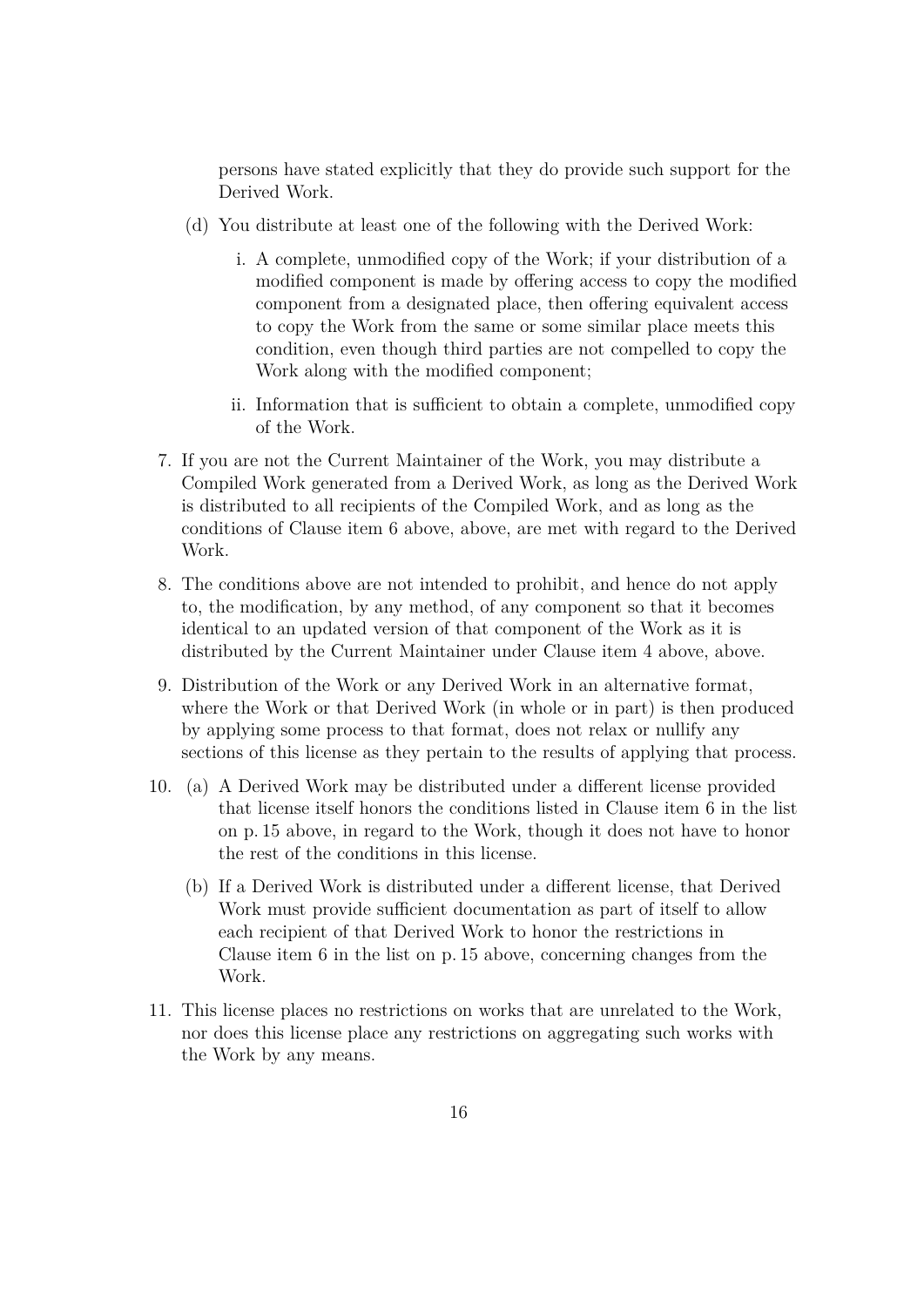12. Nothing in this license is intended to, or may be used to, prevent complete compliance by all parties with all applicable laws.

## **A.4 No Warranty**

There is no warranty for the Work. Except when otherwise stated in writing, the Copyright Holder provides the Work 'as is', without warranty of any kind, either expressed or implied, including, but not limited to, the implied warranties of merchantability and fitness for a particular purpose. The entire risk as to the quality and performance of the Work is with you. Should the Work prove defective, you assume the cost of all necessary servicing, repair, or correction.

In no event unless required by applicable law or agreed to in writing will The Copyright Holder, or any author named in the components of the Work, or any other party who may distribute and/or modify the Work as permitted above, be liable to you for damages, including any general, special, incidental or consequential damages arising out of any use of the Work or out of inability to use the Work (including, but not limited to, loss of data, data being rendered inaccurate, or losses sustained by anyone as a result of any failure of the Work to operate with any other programs), even if the Copyright Holder or said author or said other party has been advised of the possibility of such damages.

## **A.5 Maintenance of The Work**

The Work has the status 'author-maintained' if the Copyright Holder explicitly and prominently states near the primary copyright notice in the Work that the Work can only be maintained by the Copyright Holder or simply that it is 'author-maintained'.

The Work has the status 'maintained' if there is a Current Maintainer who has indicated in the Work that they are willing to receive error reports for the Work (for example, by supplying a valid e-mail address). It is not required for the Current Maintainer to acknowledge or act upon these error reports.

The Work changes from status 'maintained' to 'unmaintained' if there is no Current Maintainer, or the person stated to be Current Maintainer of the work cannot be reached through the indicated means of communication for a period of six months, and there are no other significant signs of active maintenance.

You can become the Current Maintainer of the Work by agreement with any existing Current Maintainer to take over this role.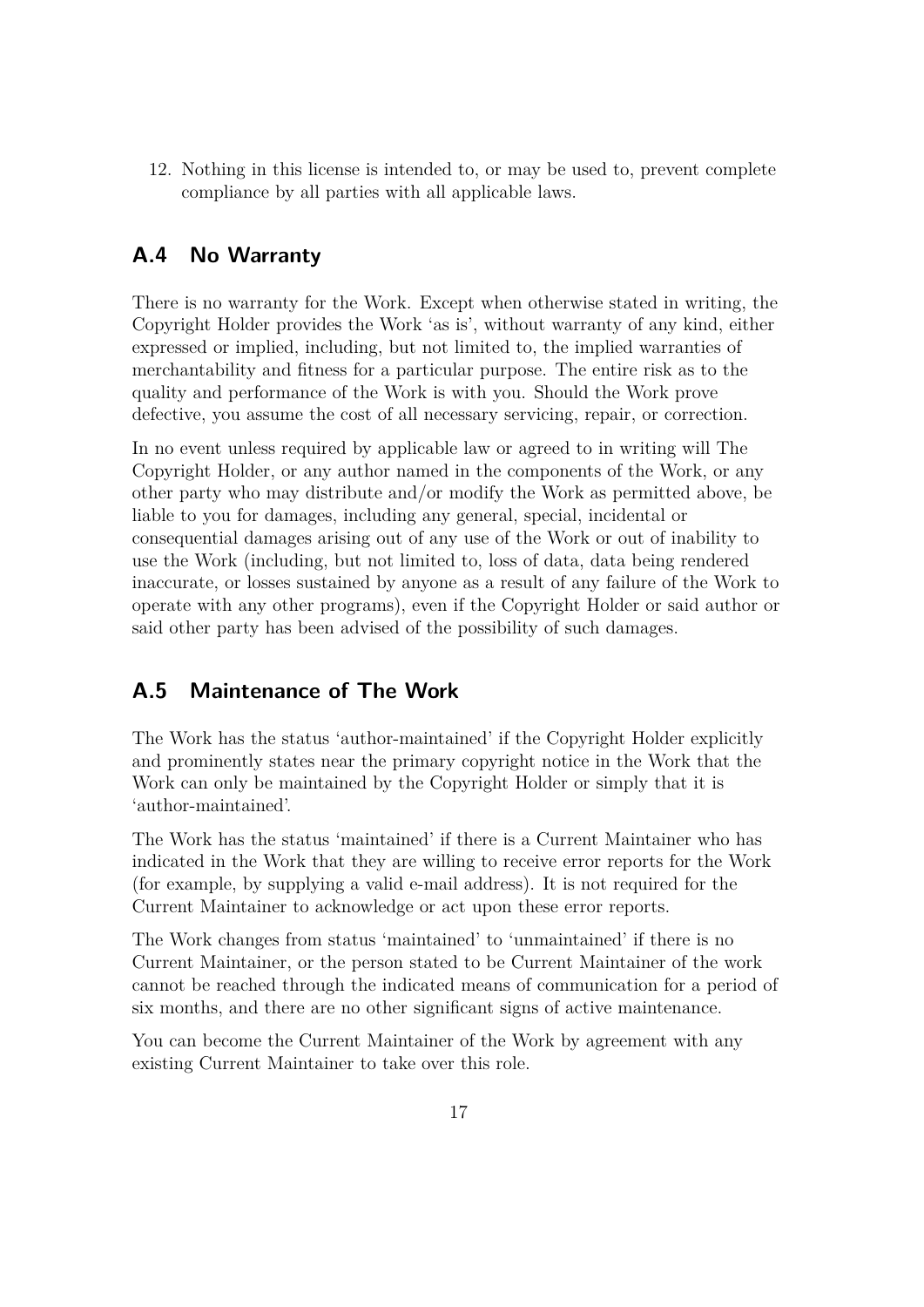If the Work is unmaintained, you can become the Current Maintainer of the Work through the following steps:

- 1. Make a reasonable attempt to trace the Current Maintainer (and the Copyright Holder, if the two differ) through the means of an Internet or similar search.
- 2. If this search is successful, then enquire whether the Work is still maintained.
	- (a) If it is being maintained, then ask the Current Maintainer to update their communication data within one month.
	- (b) If the search is unsuccessful or no action to resume active maintenance is taken by the Current Maintainer, then announce within the pertinent community your intention to take over maintenance. (If the Work is a LATEX work, this could be done, for example, by posting to news:comp.text.tex.)
- 3. (a) If the Current Maintainer is reachable and agrees to pass maintenance of the Work to you, then this takes effect immediately upon announcement.
	- (b) If the Current Maintainer is not reachable and the Copyright Holder agrees that maintenance of the Work be passed to you, then this takes effect immediately upon announcement.
- 4. If you make an 'intention announcement' as described in item 2b in the list on p. 18 above and after three months your intention is challenged neither by the Current Maintainer nor by the Copyright Holder nor by other people, then you may arrange for the Work to be changed so as to name you as the (new) Current Maintainer.
- 5. If the previously unreachable Current Maintainer becomes reachable once more within three months of a change completed under the terms of item 3b in the list on p. 18 or item 4 above, then that Current Maintainer must become or remain the Current Maintainer upon request provided they then update their communication data within one month.

A change in the Current Maintainer does not, of itself, alter the fact that the Work is distributed under the LPPL license.

If you become the Current Maintainer of the Work, you should immediately provide, within the Work, a prominent and unambiguous statement of your status as Current Maintainer. You should also announce your new status to the same pertinent community as in item 2b in the list on p. 18 above.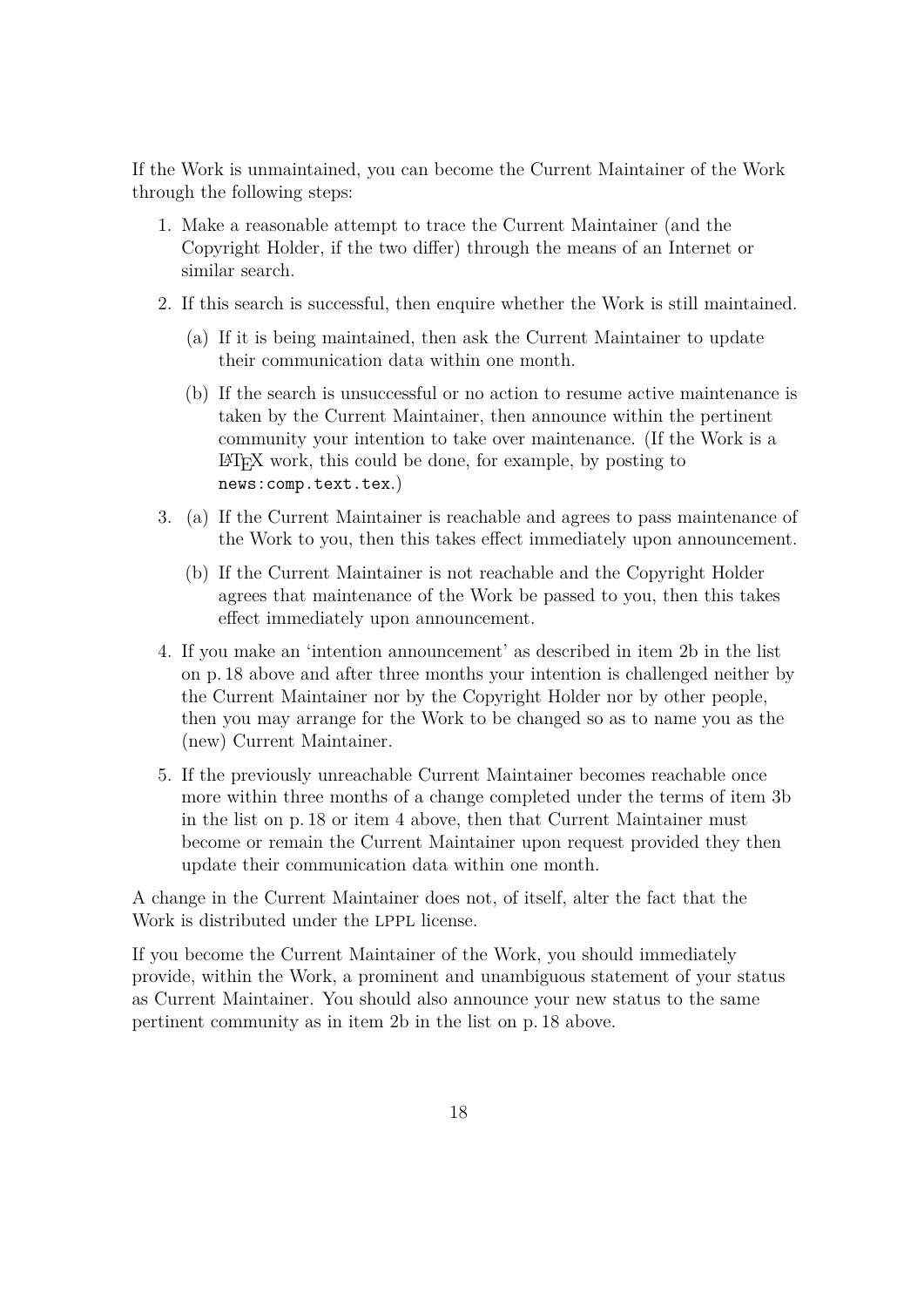## **A.6 Whether and How to Distribute Works under This License**

This section contains important instructions, examples, and recommendations for authors who are considering distributing their works under this license. These authors are addressed as 'you' in this section.

#### **A.6.1 Choosing This License or Another License**

If for any part of your work you want or need to use *distribution* conditions that differ significantly from those in this license, then do not refer to this license anywhere in your work but, instead, distribute your work under a different license. You may use the text of this license as a model for your own license, but your license should not refer to the LPPL or otherwise give the impression that your work is distributed under the LPPL.

The document modguide.tex in the base LAT<sub>EX</sub> distribution explains the motivation behind the conditions of this license. It explains, for example, why distributing LATEX under the GNU General Public License (GPL) was considered inappropriate. Even if your work is unrelated to LAT<sub>EX</sub>, the discussion in modguide.tex may still be relevant, and authors intending to distribute their works under any license are encouraged to read it.

#### **A.6.2 A Recommendation on Modification Without Distribution**

It is wise never to modify a component of the Work, even for your own personal use, without also meeting the above conditions for distributing the modified component. While you might intend that such modifications will never be distributed, often this will happen by accident — you may forget that you have modified that component; or it may not occur to you when allowing others to access the modified version that you are thus distributing it and violating the conditions of this license in ways that could have legal implications and, worse, cause problems for the community. It is therefore usually in your best interest to keep your copy of the Work identical with the public one. Many works provide ways to control the behavior of that work without altering any of its licensed components.

#### **A.6.3 How to Use This License**

To use this license, place in each of the components of your work both an explicit copyright notice including your name and the year the work was authored and/or last substantially modified. Include also a statement that the distribution and/or modification of that component is constrained by the conditions in this license.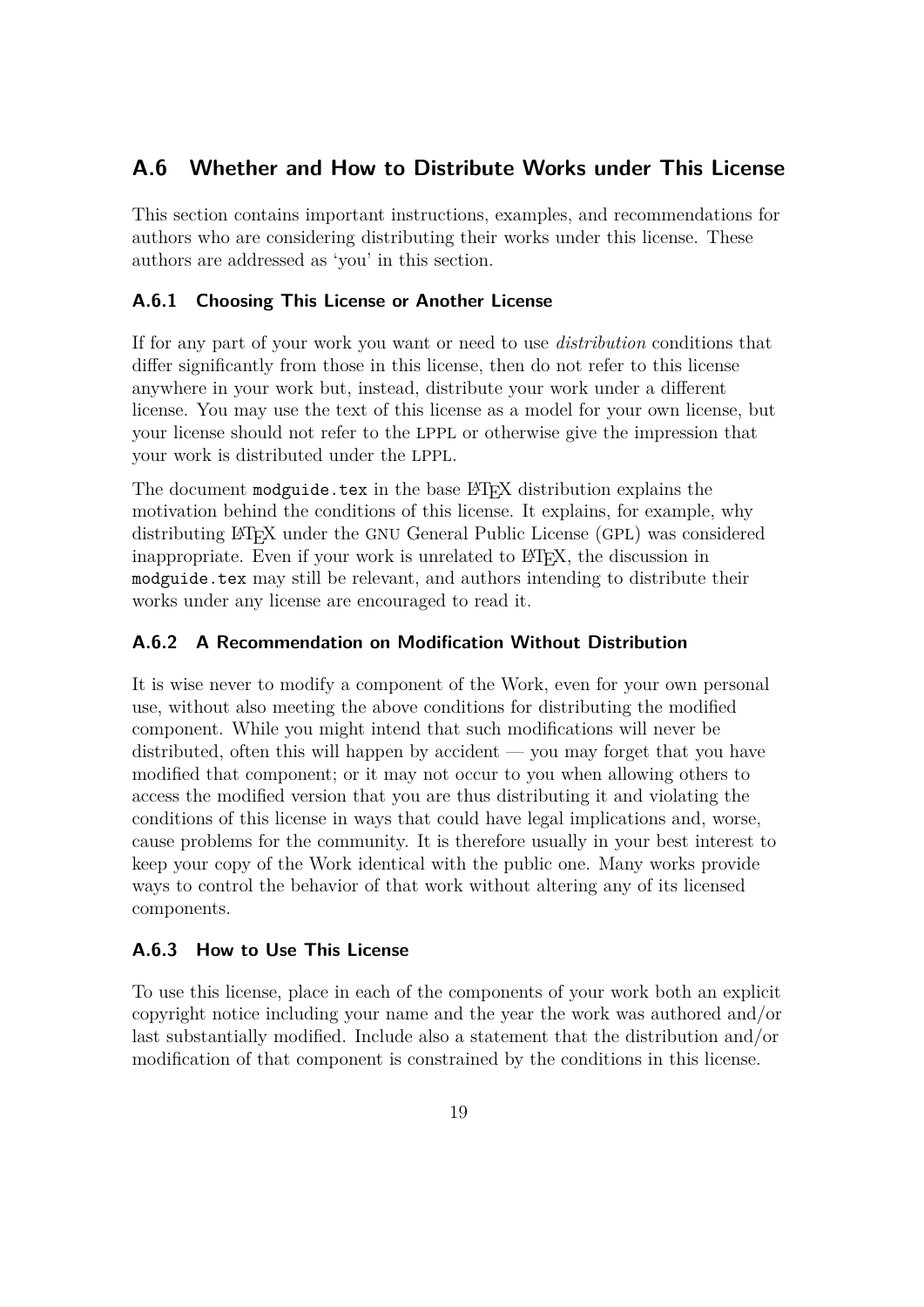Here is an example of such a notice and statement:

```
%%% pig.dtx
%%% Copyright 2005 M. Y. Name
\frac{0}{0}%
%% This work may be distributed and/or modified under the
%% conditions of the LaTeX Project Public License, either version 1.3
%% of this license or (at your option) any later version.
%% The latest version of this license is in
%% http://www.latex-project.org/lppl.txt
%% and version 1.3 or later is part of all distributions of LaTeX
%% version 2005/12/01 or later.
\frac{9}{9}%% This work has the LPPL maintenance status `maintained'.
\frac{9}{6}%% The Current Maintainer of this work is M. Y. Name.
\frac{0}{2}%
%% This work consists of the files pig.dtx and pig.ins
%% and the derived file pig.sty.
```
Given such a notice and statement in a file, the conditions given in this license document would apply, with the 'Work' referring to the three files pig.dtx, pig.ins, and pig.sty (the last being generated from pig.dtx using pig.ins), the 'Base Interpreter' referring to any 'LATEX-Format', and both 'Copyright Holder' and 'Current Maintainer' referring to the person M. Y. Name.

If you do not want the Maintenance section of LPPL to apply to your Work, change 'maintained' above into 'author-maintained'. However, we recommend that you use 'maintained' as the Maintenance section was added in order to ensure that your Work remains useful to the community even when you can no longer maintain and support it yourself.

#### **A.6.4 Derived Works That Are Not Replacements**

Several clauses of the LPPL specify means to provide reliability and stability for the user community. They therefore concern themselves with the case that a Derived Work is intended to be used as a (compatible or incompatible) replacement of the original Work. If this is not the case (e.g., if a few lines of code are reused for a completely different task), then clauses 6b and 6d shall not apply.

#### **A.6.5 Important Recommendations**

**A.6.5.1 Defining What Constitutes the Work :** The LPPL requires that distributions of the Work contain all the files of the Work. It is therefore important that you provide a way for the licensee to determine which files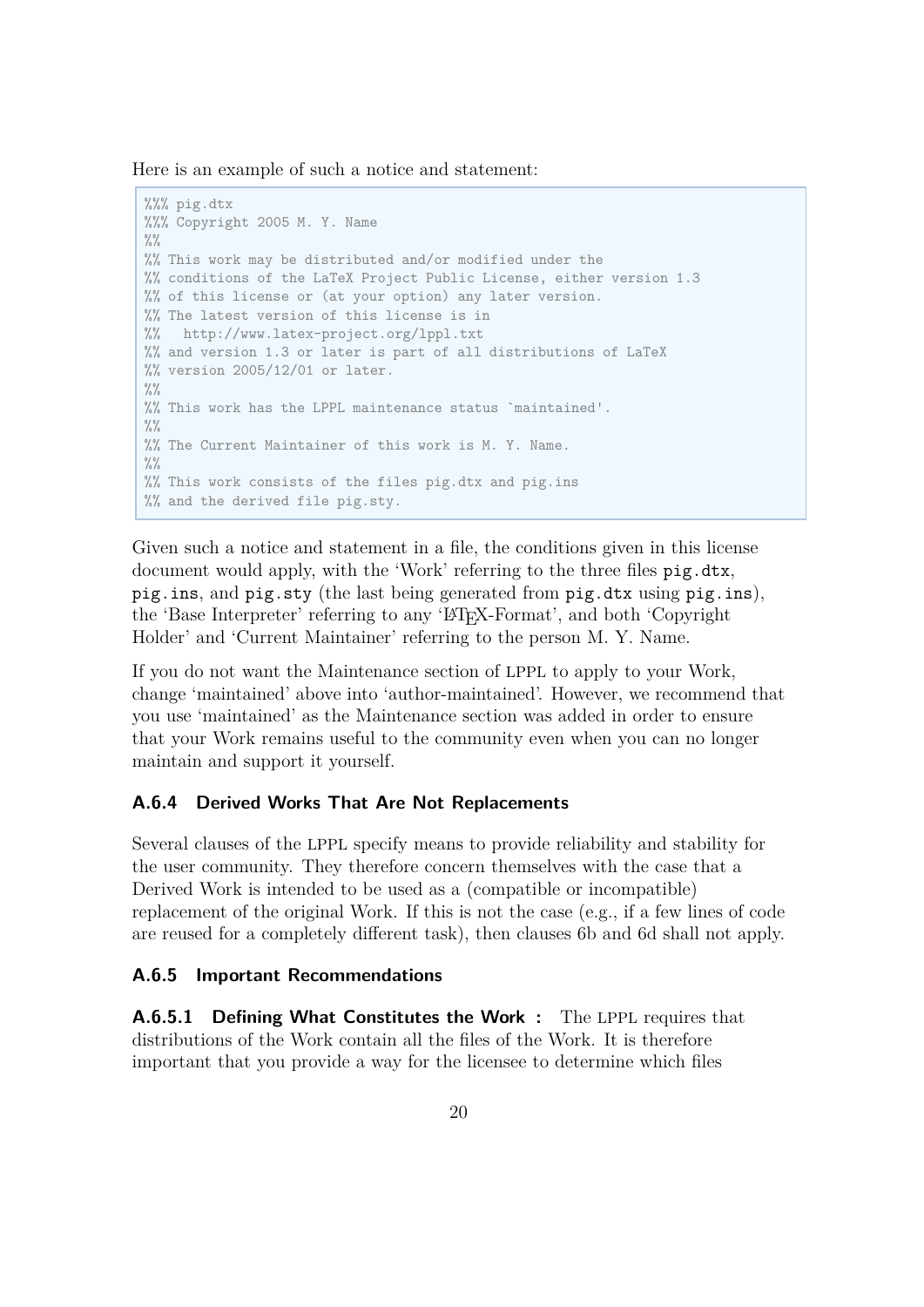constitute the Work. This could, for example, be achieved by explicitly listing all the files of the Work near the copyright notice of each file or by using a line such as:

%% This work consists of all files listed in manifest.txt.

in that place. In the absence of an unequivocal list it might be impossible for the licensee to determine what is considered by you to comprise the Work and, in such a case, the licensee would be entitled to make reasonable conjectures as to which files comprise the Work.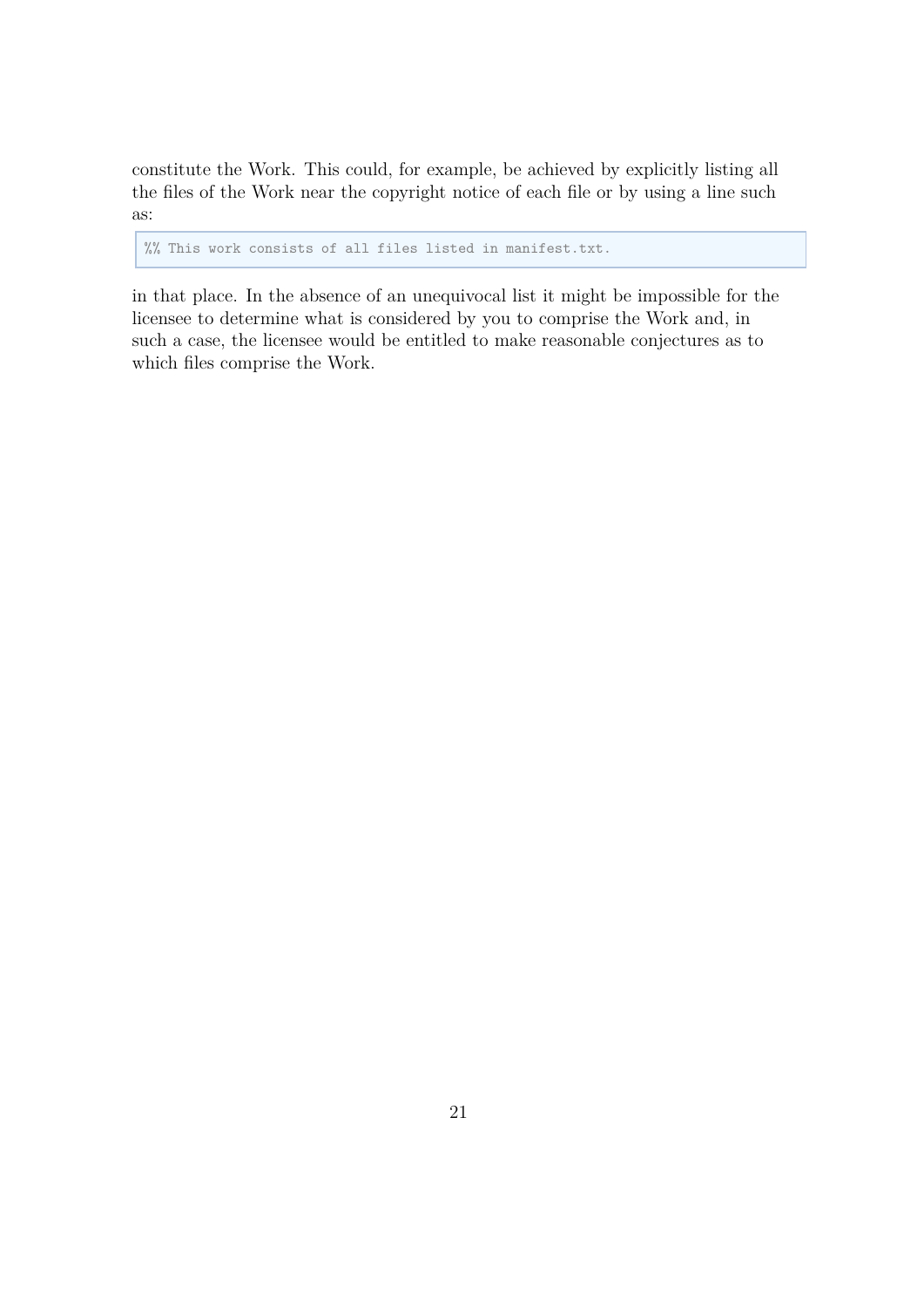# **Change History**

| v0.71                                                    |   |
|----------------------------------------------------------|---|
| General: First time this was used                        |   |
| to document itself: The title                            |   |
| element and subtitle element                             |   |
| are now subsumed beneath the                             |   |
| generated title in the output                            | 1 |
| v0.72                                                    |   |
| General: Wrote internal                                  |   |
| documentation: Created the                               |   |
| classpack.xml template as an                             |   |
| $example$ .<br>1.1.1.1.1.1.1                             | 1 |
| v0.73                                                    |   |
| General: Added readme.xml and                            |   |
| db2plaintext.xsl: This                                   |   |
| implements dynamic                                       |   |
| README generation                                        | 1 |
| v0.74                                                    |   |
| General: Added experimental                              |   |
| autopackage: This implements                             |   |
| automated package inclusion                              |   |
| based on the markup used by                              |   |
| the author                                               | 1 |
| v0.75                                                    |   |
|                                                          |   |
| General: Added secondary files:                          |   |
| Secondary output files                                   |   |
| possible; reversed usage of role                         |   |
| attribute on keywords; $\dots$                           | 1 |
| v0.76                                                    |   |
| General: Modified documentation:                         |   |
| Started working on Makefile.<br>$\overline{\phantom{a}}$ | 1 |
| v0.77                                                    |   |
| General: Removed unwanted                                |   |
| definitions: classorpackage.                             | 1 |
| v0.78                                                    |   |
| General: Changed default code                            |   |
| color: MacroFont now                                     |   |
| $DarkBlue. \ldots \ldots \ldots \ldots$                  | 1 |
| v(0.79)                                                  |   |
| General: Editorial update: Small                         |   |
| corrections                                              | 1 |
|                                                          |   |

| v0.80                                                                                      |     |
|--------------------------------------------------------------------------------------------|-----|
| General: Moved doc commands                                                                |     |
| from XSLT2: ToC settings                                                                   |     |
| $\ldots$ 1<br>and revmarg.<br>$\sim$ $\sim$ $\sim$ $\sim$<br>$\sim$ $\sim$ $\sim$          |     |
| v0.81                                                                                      |     |
| General: Added more logo                                                                   |     |
| commands: XeTeX, XeLaTeX.                                                                  | 1   |
| v0.82                                                                                      |     |
| General: Fixed hline bug: Should                                                           |     |
| have been renewcommand not                                                                 |     |
| def.                                                                                       | 1   |
| v0.9                                                                                       |     |
| General: Removed fixltx2e: The                                                             |     |
| code from the fixitx2e package                                                             |     |
| has now been merged into the                                                               |     |
| kernel, so the preload of this                                                             |     |
| package is no longer needed 1                                                              |     |
| v0.905                                                                                     |     |
| General: Enhanced: Added                                                                   |     |
| support for $X_{\overline{A}} \mathbb{I} \mathbb{I} \mathbb{F} \mathbb{I} \mathbb{I}$ .  1 |     |
| v0.91                                                                                      |     |
| General: Regenerated: Recreated                                                            |     |
| package with new classpack                                                                 |     |
| code to create zip file to the                                                             |     |
| CTAN standard. $\ldots$ .<br>$\ldots$ 1                                                    |     |
| v0.915                                                                                     |     |
| General: Merged: Merged default                                                            |     |
| packages with                                                                              |     |
| author-requested ones                                                                      | . 1 |
| v1.0                                                                                       |     |
| General: Tidied up the processing                                                          |     |
| and greatly extended                                                                       |     |
| documentation: 1) Rewrote                                                                  |     |
| almost all the description of                                                              |     |
| how to create the basic XML                                                                |     |
| file; $2)$ The RFC2119 Note                                                                |     |
| now automatically includes the                                                             |     |
| relevant BIBTFX entry in the                                                               |     |
| bib file (done in the Makefile).                                                           | 1   |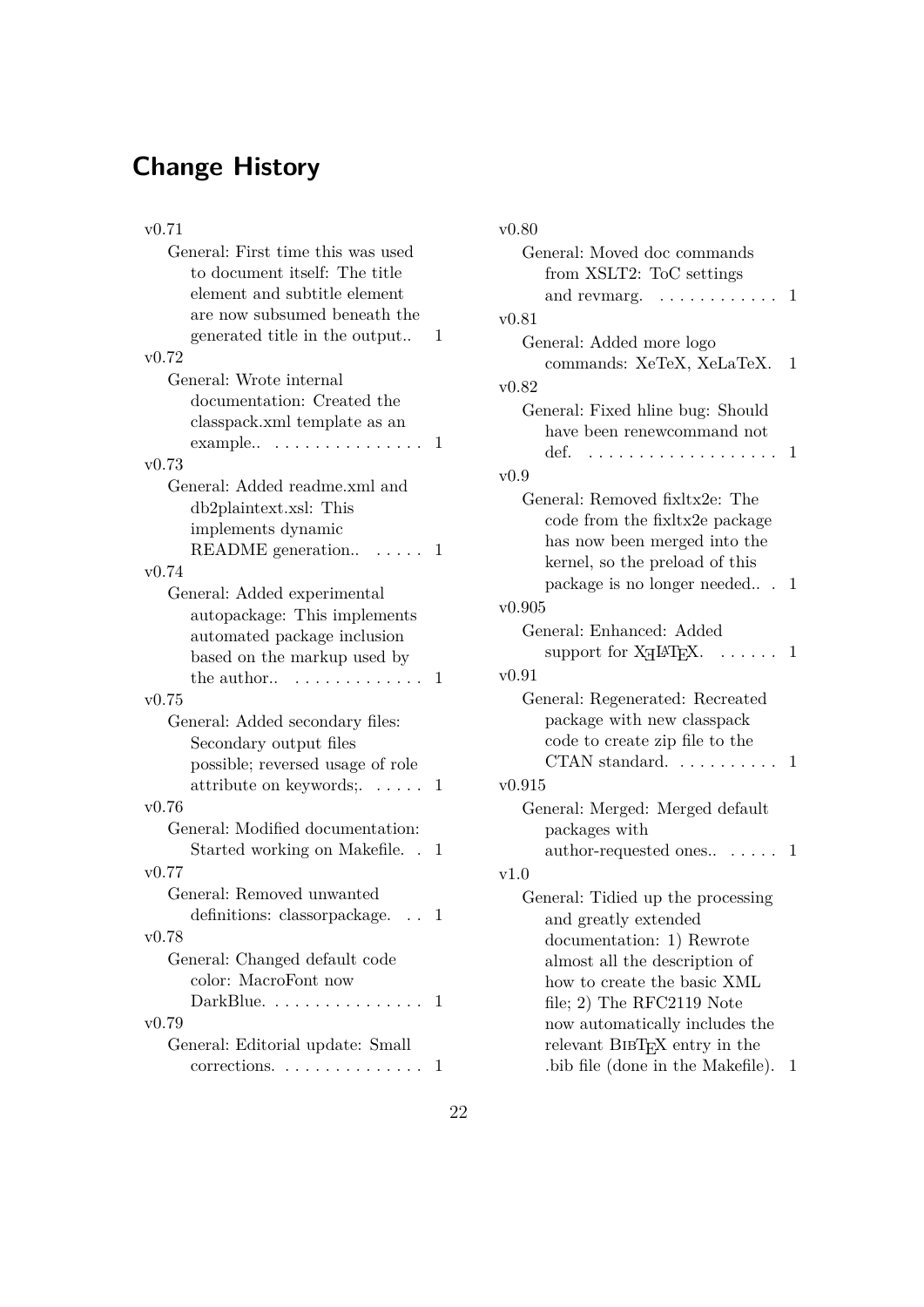v1.01 General: Edited out duplications in documentation: 1) Tidied explanations and documented the markup in more detail; 2) Now using  $X \rightarrow Y$  and biber. 1 v1.02 General: Moved specification for babel to pre-options: 1) The babel package is now pre-specified with the PassOptionsToPackage command, to avoid conflicts with options later; 2) Now using  $X \rightarrow E X$  and biber.  $\ldots$  1 v1.025 General: README: Title and identity moved to a template and deleted from readme.xml. 1 v1.03 General: Bundle identifiers: 1) Added a line to the Makefile to pick out the date of the most-recently-updated file and put it in a file called VERSION (suggestion from Petra Rübe-Pugliese at CTAN based on their docs).; 2) Regularised the identity of the version date from a global variable date, rather than working it out each time..... 1 v1.04 General: Reusable code blocks: 1) Added an attribute reuse to the annotation element for use in Appendixes which generate additional LATEX class or package files, which points at an xml:id attribute on an existing annotation element already used elsewhere so that the same documentation text

can be included. Also added an omit attribute to the seglistitem elements in the constraintdef element for class packages which specifies that the relevant package is not required for the additional class or package being generated.; 2) Changed the documentation font to Noto.. . 1 v1.05 General: Maintenance: 1) Updated documentation; 2) Tested additional outputs. . . . 1 v1.06 General: Maintenance release: Rearranged output so that change log and index always get printed. . . . . . . . . . . . . . 1 v1.07 General: Minor adaptations to quoted chunks of code: Updated to use  $X_{\text{H}} \text{LATEX}. \dots 1$ v1.08 General: Moved RFC2119 warning, and did some minor rewording: 1) Removed RFC2119 warning text from db2dtx.xsl to rfc2119.xml, creating a section to hold it and the bibliography. Rewrote the templates for bibliolist, biblioentry, bibliography, and section/title to accomodate this.; 2) Ongoing updates and explanation. . . . . . . . . . . . . . 1 v1.09 General: Skipped the application of headers to appendix files: 1) Files written from the appendix element no longer get the LaTeX headers

prepended; 2) The sentinel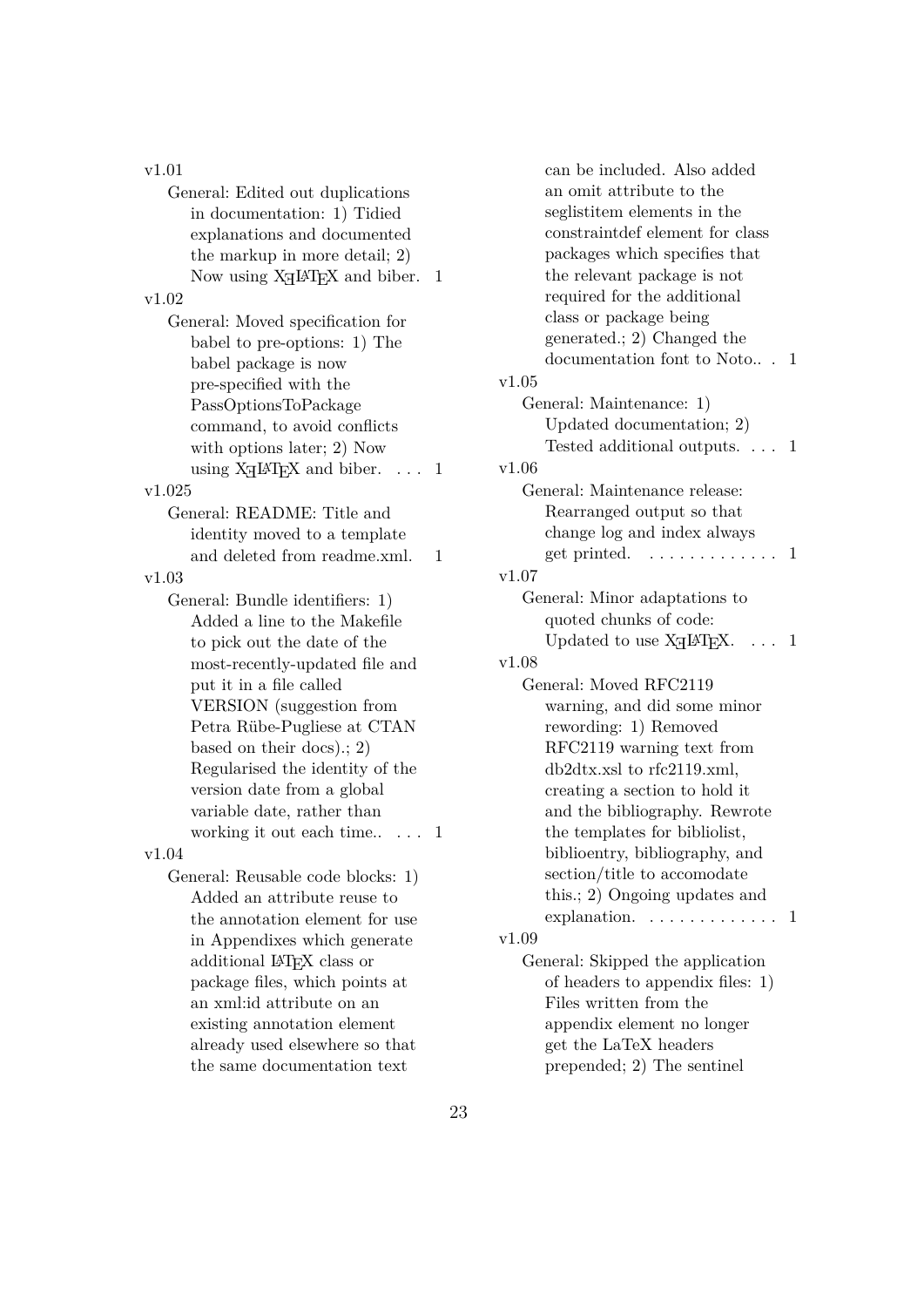Markdown driver for the README to produce code that displays correctly in the Markdown Viewer 3.6 extension for Chrome and conforms to the CTAN rules.; 2) Added details of ClassPack to the MD file header; 3) Some reorganisation of topics; 4) More annotation-level documentation on the XSLT3 code. . . . . . . . . . . . . . . . . . 1 v1.15 General: : 1) Started massive documentation effort on XSLT; 2) Order of templates changed in XSLT.  $\dots \dots \dots 1$ v1.16 General: : 1) Documentation ongoing; 2) Added detection of options on url and xcolor; 3) Changed order of packages in prepost.xml to prevent option clashes. . . . . . . . . . . . . . . . 1 v1.17 General: : 1) Documentation nearly finished; 2) Added remaining XSLT files and scripts; 3) Recoded the distinction between appendixes in the code part and chapters in the files part.. 1 v1.18 General: : 1) Split project into classpack and classpack-dev; 2) Replaced conformance with YYYY-MM-DD on all date elements in the revision history. This meant a complete regression run after editing all source masters to use this change; 3) Fixed bug in makechapapp where it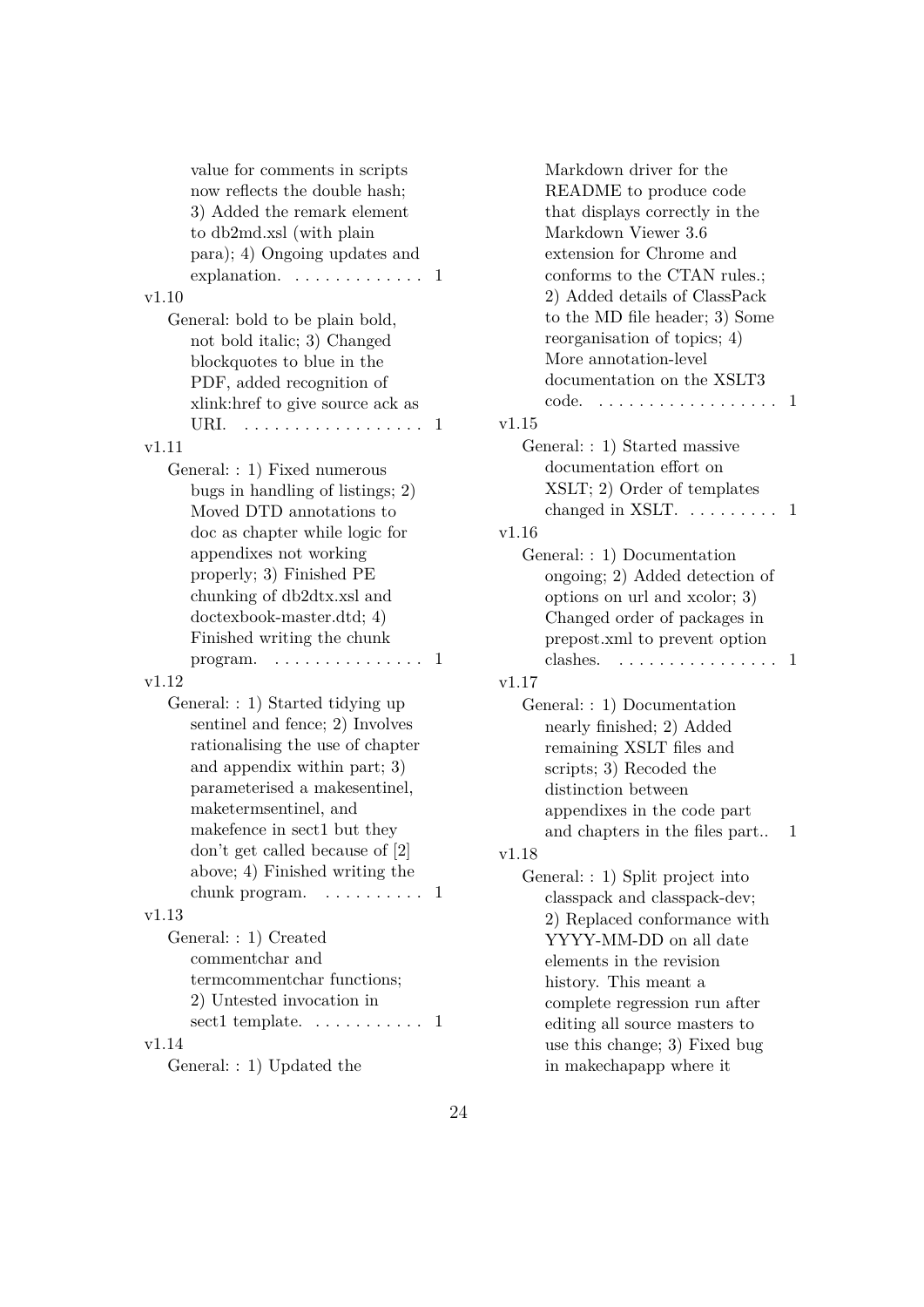failed to add the filetype before substringing the full name of the document. ..... 1 v1.19 General: : 1) Prefixed local variables with CPK; 2) CTAN candidate. . . . . . . . . . . . . . 1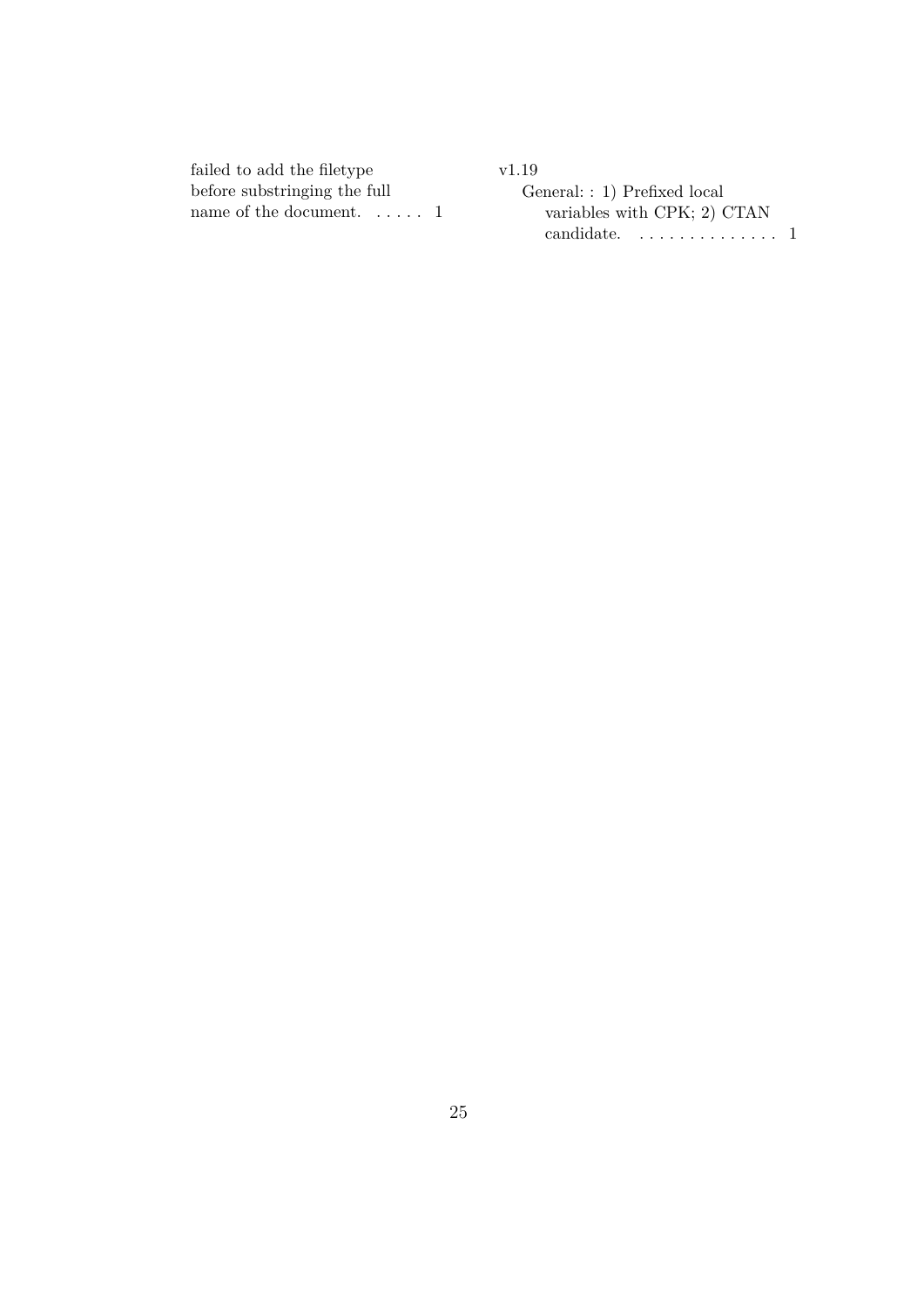# **Index**

Numbers written in italic refer to the page where the corresponding entry is described; numbers underlined refer to the code line of the definition; numbers in roman refer to the code lines where the entry is used.

### **Symbols**

| $\setminus$ -  35                                                    |  |
|----------------------------------------------------------------------|--|
|                                                                      |  |
| $\text{Quarsize}$ 62-71, 78                                          |  |
| $\texttt{\textbackslash@dottedtocline}\ \ldots\ldots\ldots\ 21,\,23$ |  |
|                                                                      |  |
| $\Q$ plus  28, 29                                                    |  |
| $\qquad$                                                             |  |
| $\setminus$ @startsection  27                                        |  |
| \@tocrmarg $\underline{25}$                                          |  |
|                                                                      |  |

#### **A**

| $array (package) \dots \dots \dots \dots 5$ |  |  |  |  |  |  |  |  |
|---------------------------------------------|--|--|--|--|--|--|--|--|

#### **B**

| $\Delta$ 80, 87                                        |  |  |  |  |  |  |  |  |  |  |
|--------------------------------------------------------|--|--|--|--|--|--|--|--|--|--|
|                                                        |  |  |  |  |  |  |  |  |  |  |
|                                                        |  |  |  |  |  |  |  |  |  |  |
| $\Delta$ 87-89                                         |  |  |  |  |  |  |  |  |  |  |
| $\text{box} \quad \ldots \quad \ldots \quad \text{52}$ |  |  |  |  |  |  |  |  |  |  |

## **C**

| $\csc$ as $34$                                                                                                                                                                                                                                                                                                                                                                                                         |  |
|------------------------------------------------------------------------------------------------------------------------------------------------------------------------------------------------------------------------------------------------------------------------------------------------------------------------------------------------------------------------------------------------------------------------|--|
| $\cdot 12, 16, 17$                                                                                                                                                                                                                                                                                                                                                                                                     |  |
| $\column{1}{\column{1}{\column{1}{\column{1}{\column{1}{\column{1}{\column{1}{\column{1}{\column{1}{\column{1}{\column{1}{\column{1}{\column{1}{\column{1}{\column{1}{\column{1}{\column{1}{\column{1}{\column{1}{\column{1}{\column{1}{\column{1}{\column{1}{\column{1}{\column{1}{\column{1}{\column{1}{\column{1}{\column{1}{\column{1}{\column{1}{\column{1}{\column{1}{\column{1}{\column{1}{\column{1}{\column{$ |  |
|                                                                                                                                                                                                                                                                                                                                                                                                                        |  |
|                                                                                                                                                                                                                                                                                                                                                                                                                        |  |
| counters:                                                                                                                                                                                                                                                                                                                                                                                                              |  |
| CPK coref $\ldots \ldots \ldots \ldots \ldots 98$                                                                                                                                                                                                                                                                                                                                                                      |  |
| IndexColumns  8                                                                                                                                                                                                                                                                                                                                                                                                        |  |
| CPK coref $\left(\text{counter}\right)$ $98$                                                                                                                                                                                                                                                                                                                                                                           |  |
| $\C$ PKmenusep 91                                                                                                                                                                                                                                                                                                                                                                                                      |  |
| \CPKpoststrut  93                                                                                                                                                                                                                                                                                                                                                                                                      |  |
| $\CPPKprestrut \ldots \ldots \ldots \ 92$                                                                                                                                                                                                                                                                                                                                                                              |  |
| $\Gamma$ . The VER revealing $\ldots$ 13, 14                                                                                                                                                                                                                                                                                                                                                                           |  |

| $\verb \CPKrunningecho   \dots 0.15 $                                           |                  |
|---------------------------------------------------------------------------------|------------------|
|                                                                                 |                  |
| D                                                                               |                  |
| $\texttt{descriptionlabel} \dots \dots \dots \dots \underline{96}$              |                  |
|                                                                                 |                  |
| $\bf{E}$                                                                        |                  |
| $\encoding default \dots \dots \dots 10$                                        |                  |
|                                                                                 |                  |
| ${\bf F}$                                                                       |                  |
|                                                                                 |                  |
| $\forall$ fontdimen  43, 81                                                     |                  |
| $\verb+\fontencoding + \dots + \dots + 10$                                      |                  |
|                                                                                 |                  |
|                                                                                 |                  |
| $\setminus$ footnotesize  63, 64                                                |                  |
| G.                                                                              |                  |
| graphicx (package) $\dots \dots \dots \dots$                                    |                  |
| Н                                                                               |                  |
|                                                                                 |                  |
| $\hbox{\tt huge} \ldots \ldots \ldots \ldots \ldots 70, 71$                     |                  |
|                                                                                 |                  |
|                                                                                 |                  |
| T                                                                               |                  |
|                                                                                 |                  |
| IndexColumns (counter) $\ldots \ldots \ldots \frac{8}{5}$                       |                  |
|                                                                                 |                  |
| L                                                                               |                  |
| $\lambda$ 20                                                                    |                  |
| \l@subsubsection                                                                | $\underline{22}$ |
| \labelsep                                                                       | 97               |
|                                                                                 |                  |
| $\langle \text{Large } \ldots \ldots \ldots \ldots \ldots \quad 66, 67 \rangle$ |                  |
|                                                                                 |                  |
|                                                                                 | 60               |